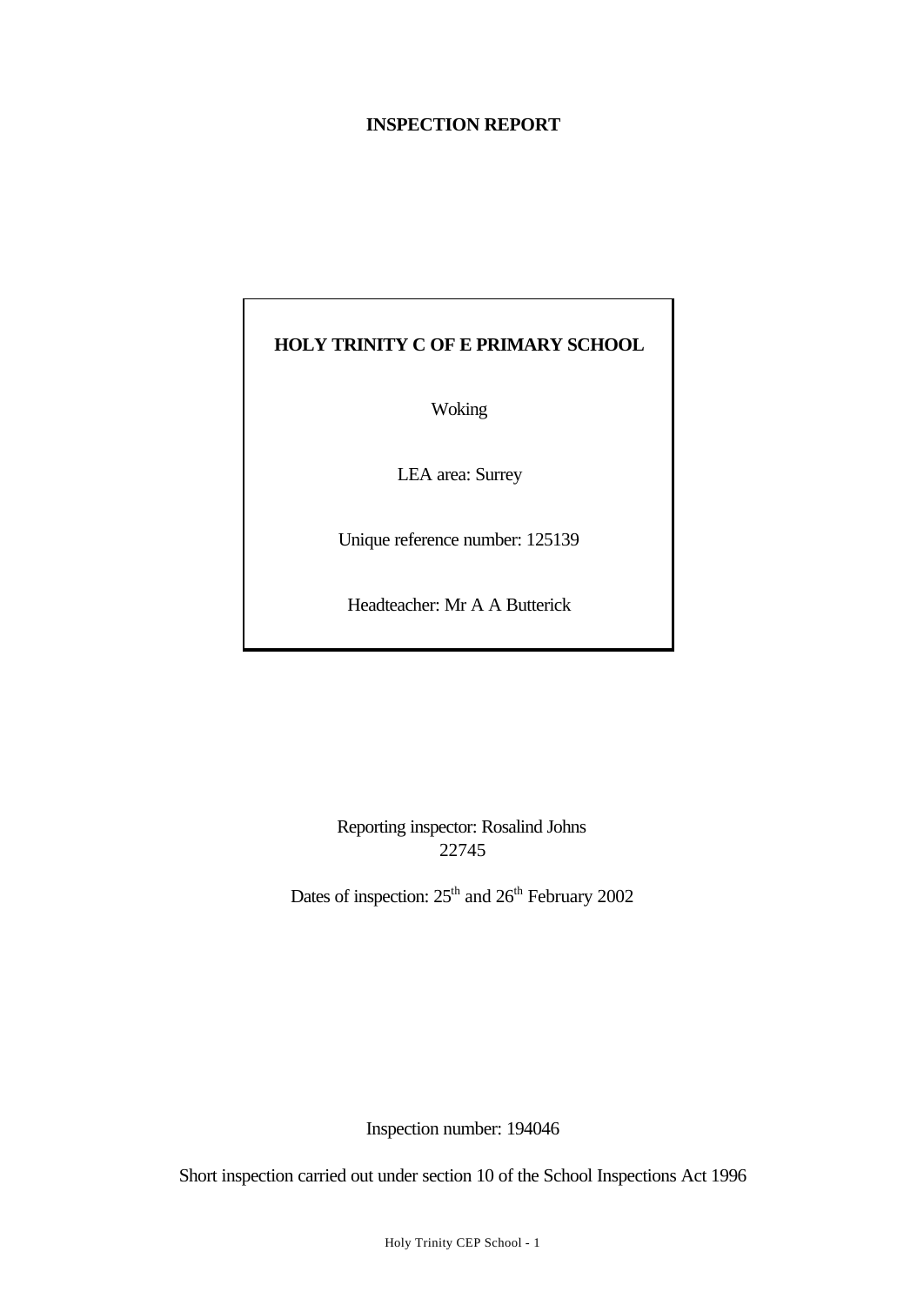## **INFORMATION ABOUT THE SCHOOL**

| Type of school:              | Infant and junior                                      |
|------------------------------|--------------------------------------------------------|
| School category:             | Voluntary controlled                                   |
| Age range of pupils:         | 4 to 11                                                |
| Gender of pupils:            | Mixed                                                  |
| School address:              | <b>Benner Lane</b><br>West End<br>Woking<br>Surrey     |
| Postcode:                    | <b>GU24 9JG</b>                                        |
| Telephone number:            | 01276 858297                                           |
| Fax number:                  | 01276 855853                                           |
| Appropriate authority:       | The governing body, Holy Trinity C of E Primary School |
| Name of chair of governors:  | Mr J King                                              |
| Date of previous inspection: | $28th$ April 1997                                      |

#### © Crown copyright 2002

This report may be reproduced in whole or in part for non-commercial educational purposes, provided that all extracts quoted are reproduced verbatim without adaptation and on condition that the source and date thereof are stated.

Further copies of this report are obtainable from the school. Under the School Inspections Act 1996, the school must provide a copy of this report and/or its summary free of charge to certain categories of people. A charge not exceeding the full cost of reproduction may be made for any other copies supplied.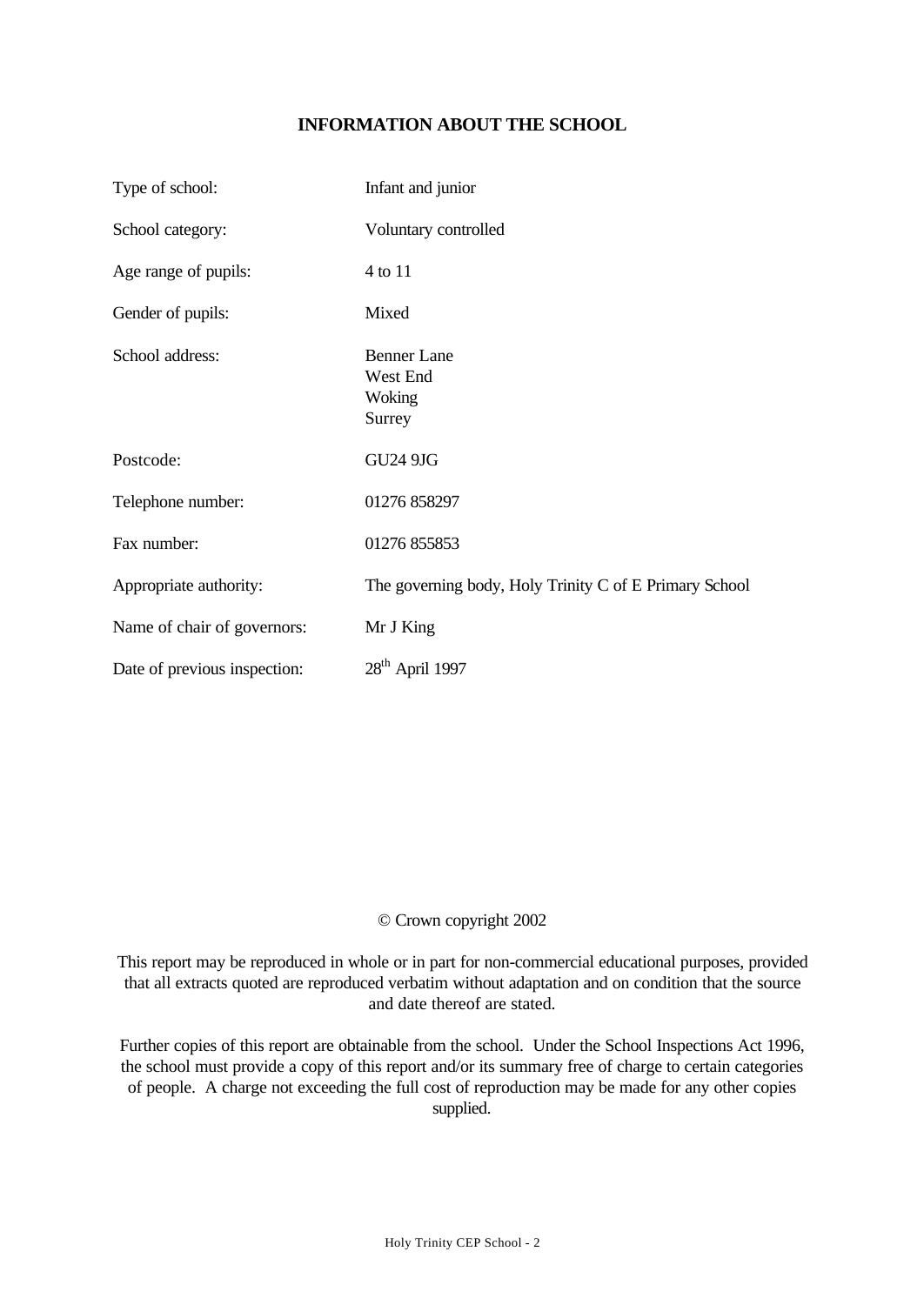#### **INFORMATION ABOUT THE INSPECTION TEAM**

| <b>Team members</b> |                      |                      |  |  |
|---------------------|----------------------|----------------------|--|--|
| 22745               | Rosalind Johns       | Registered inspector |  |  |
| 9092                | Ron Elam             | Lay inspector        |  |  |
| 23674               | <b>Wendy Simmons</b> | Team inspector       |  |  |
| 16492               | Robert Lever         | Team inspector       |  |  |

The inspection contractor was:

Phoenix Educational Consultants "Thule" 60 Joy Lane Whitstable Kent CT5 4LT 01227 273449

Any concerns or complaints about the inspection or the report should be raised with the inspection contractor. Complaints that are not satisfactorily resolved by the contractor should be raised with OFSTED by writing to:

> The Complaints Manager Inspection Quality Division The Office for Standards in Education Alexandra House 33 Kingsway London WC2B 6SE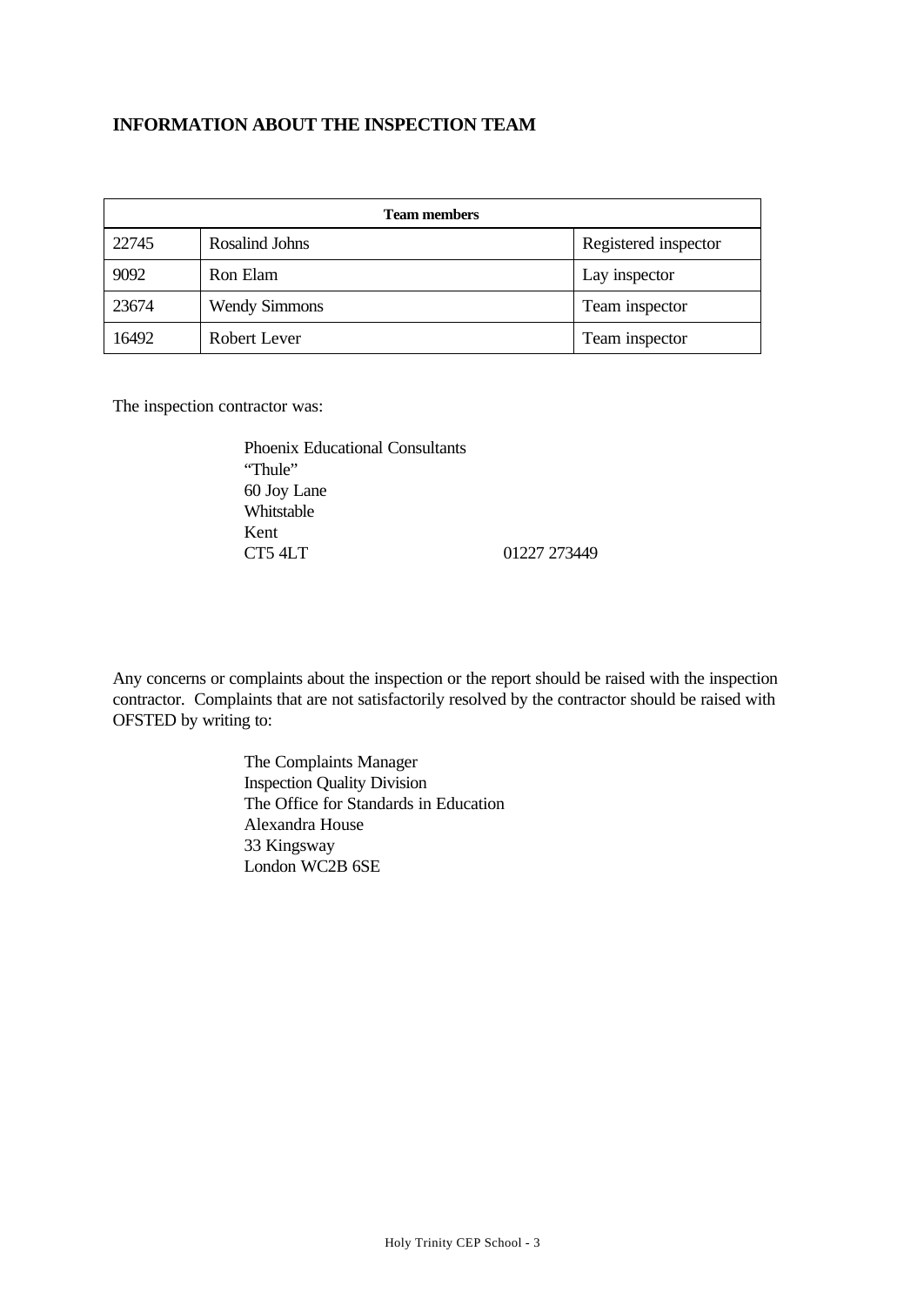#### **REPORT CONTENTS**

Page

#### **PART A: SUMMARY OF THE REPORT 5**

Information about the school How good the school is What the school does well What could be improved How the school has improved since its last inspection Standards Pupils' attitudes and values Teaching and learning Other aspects of the school How well the school is led and managed Parents' and carers' views of the school

#### **PART B: COMMENTARY**

| WHAT THE SCHOOL DOES WELL                     |    |
|-----------------------------------------------|----|
| WHAT COULD BE IMPROVED                        | 16 |
| WHAT SHOULD THE SCHOOL DO TO IMPROVE FURTHER? | 17 |
|                                               |    |

# **PART C: SCHOOL DATA AND INDICATORS 18**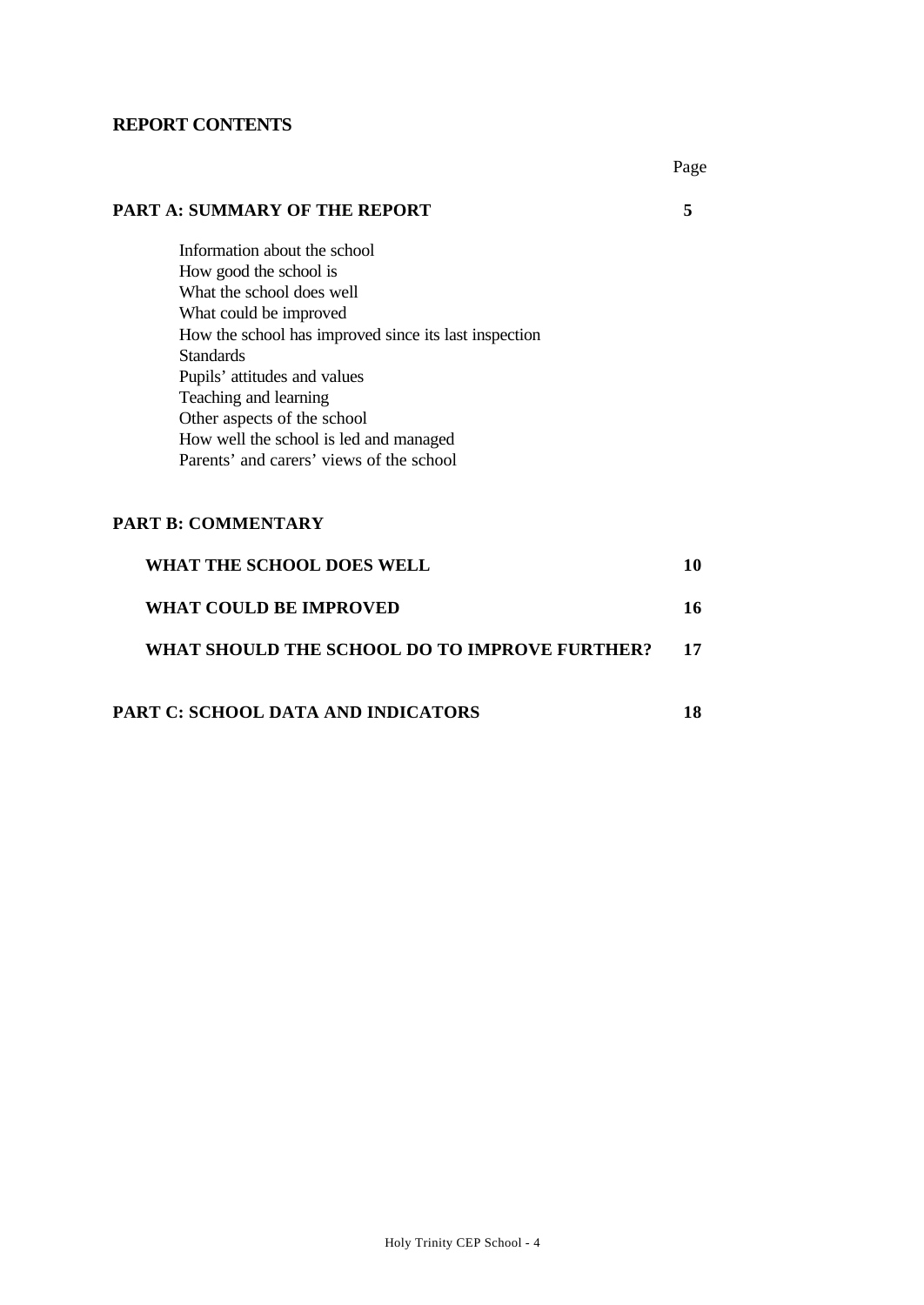## **PART A: SUMMARY OF THE REPORT**

#### **INFORMATION ABOUT THE SCHOOL**

Holy Trinity Church of England Primary School educates boys and girls aged between 4 and 11. It is much bigger than other primary schools as there are 438 pupils in sixteen classes. There are 226 boys and 232 girls on the school's roll. Fifty-eight of these pupils, 40 of whom attend on a part time basis, are in Year R. There are 69 pupils on the school's register of special educational needs which is below average. Three pupils have statements of special educational need which is below average. Almost all of the pupils are of white United Kingdom heritage. There are two pupils with English as an additional language but neither is at an early stage of learning to speak English. Around three per cent of pupils are entitled to free school meals which is below average. During the last school year, 17 pupils entered the school other than at the usual time of first admission and 21 left it at times other than those of the normal leaving or transfer. This is a low rate of mobility. In the last two years, nine teachers have left the school and ten have been appointed. Pupils generally enter the school at above average levels of attainment.

#### **HOW GOOD THE SCHOOL IS**

This is a very good school. The very good leadership and management of the headteacher, deputy headteacher, key staff and governors ensure that there is very clear direction for the school and a strong commitment to further improvement. Overall, pupils achieve well, and in some year groups very well, because of the consistently very good teaching and learning throughout the school. By the time they leave the school, pupils attain well above average or very high standards in English, mathematics and science. These factors, combined with the very good systems to monitor its performance, mean that the school gives good value for money.

#### **What the school does well**

- In the latest national tests in 2001, pupils in Year 6 attained standards in English, mathematics and science that were in the top five per cent in the country.
- The very strong leadership of the headteacher, the highly committed teamwork of the staff and the good support of governors ensure that high standards in work and behaviour are valued and that the school continues to improve.
- Overall, the quality of teaching and learning is very good because teachers are well prepared, have high expectations of pupils and set demanding work for them.
- Pupils' very good attitudes to work, their behaviour, their personal development and the quality of relationships in the school result in a happy and purposeful atmosphere in which to learn.
- The very good provision for children in the Foundation Stage gives them a flying start to their career in the school.
- The school has a true partnership with parents in their children's learning which makes a very significant contribution to its effectiveness.

#### **What could be improved**

- The school's curriculum is broad but it is not well balanced because time allocations in some year groups are not always appropriate.
- Teaching in information and communication technology is good but learning is only satisfactory because of a lack of time and up-to-date resources.

*The areas for improvement will form the basis of the governors' action plan.*

#### **HOW THE SCHOOL HAS IMPROVED SINCE ITS LAST INSPECTION**

The school was last inspected in April/ May 1997 and, since then, it has made a very good improvement and has a similar capacity to continue to improve. Schemes of work are in place and subject leadership, except in design and technology, is now strong especially in English, mathematics and science where coordinators play a pivotal role in monitoring, developing and evaluating the subject. There have been sound improvements in design and technology in Years 1and 2 and in information and communication technology across the school so that pupils currently reach average standards. The library is now a focal point of the school and is enabling pupils to become active and independent learners. Leadership and management have become sharper and more effective in analysing and accounting for the school's performance and planning for improvement. This is reflected in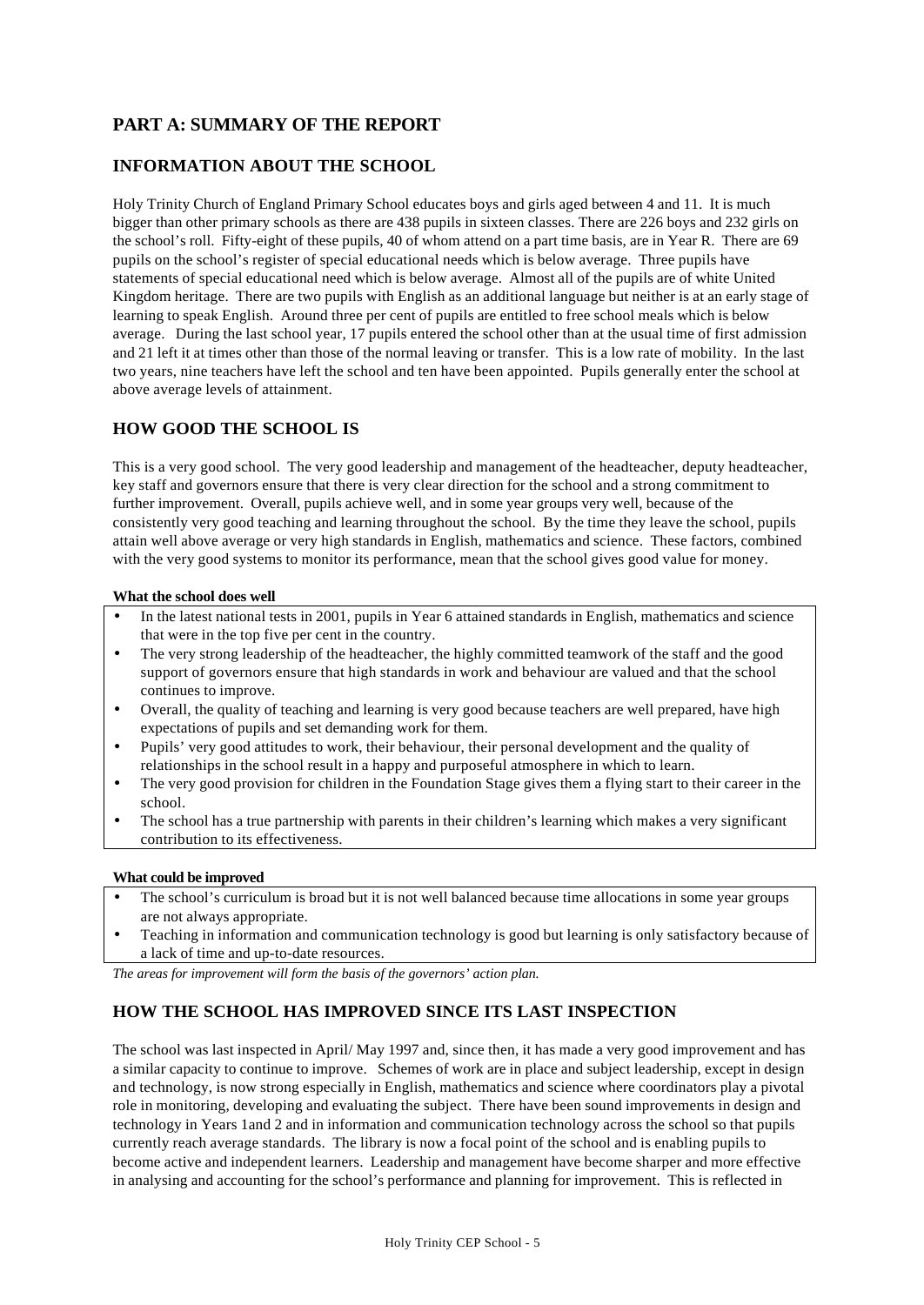improvements in the quality of teaching and learning because of more rigorous monitoring systems and support. Standards in Year 2 and in Year 6 in the national tests have been maintained, or improved, and the strategies for literacy and numeracy have been implemented very well and have contributed to these well above average or very high standards.

#### **STANDARDS**

|                        | compared with |       |       |                    |                                     |                   |  |
|------------------------|---------------|-------|-------|--------------------|-------------------------------------|-------------------|--|
| <b>Performance in:</b> | all schools   |       |       | similar<br>schools | <b>Key</b>                          |                   |  |
|                        | 1999          | 2000  | 2001  | 2001               | Very high                           | $A^*$             |  |
| English                | B             | $A^*$ | $A^*$ | A                  | well above average<br>above average | A<br>$\, {\bf B}$ |  |
| Mathematics            | A             | A     | $A^*$ | A                  | average<br>below average            | $\mathsf{C}$<br>D |  |
| Science                | B             | $A^*$ | $A^*$ | $A^*$              | well below average                  | E                 |  |

The table shows the standards achieved by pupils at the end of Year 6 based on average point scores in National Curriculum tests.

The table shows that in 2001, standards in English, mathematics and science at the end of Year 6 were in the top five per cent in the country. Compared with similar schools, based both on previous attainment and on the number of pupils known to be eligible for free school meals, they were also well above average and very high in science. Since 1998, the school's results have shown an improving trend above the national rate of improvement. In 2001, the school exceeded its targets for the number of pupils expected to reach Level 4 in English and mathematics and the proportion of pupils who reached Level 5 was well above average. The school has set lower targets for the current Year 6 which are realistic in view of the nature of the year group. The findings of the inspection are that pupils in Year 6 are attaining well above average standards in English, mathematics and science with a few pupils attaining very high standards. A similar picture emerges in Year 2 where standards are also judged to be well above average in reading, writing and mathematics reflecting the most recent tests and assessments. Across the school, pupils with special educational needs make good progress and attain good standards compared with their earlier attainment. Children in the Foundation Stage achieve satisfactorily in some areas of learning and very well in others and are on course to reach all the Early Learning Goals by the time they reach Year 1. Some children are already working comfortably within Level 1 especially in mathematics, reading and writing.

Overall, pupils achieve well, and in some years very well, because of the very good teaching and level of challenge so that they actively want to learn.

| Aspect                                    | <b>Comment</b>                                                                                                                                                                                                                                                 |
|-------------------------------------------|----------------------------------------------------------------------------------------------------------------------------------------------------------------------------------------------------------------------------------------------------------------|
| Attitudes to the school                   | Very good. Pupils show high levels of interest and involvement in their work.<br>They take a pride in all that they do and work in happy cooperation with their<br>teachers.                                                                                   |
| Behaviour, in and out of<br>classrooms    | Pupils are fully aware of the school's high expectations and their behaviour is<br>very good. They are courteous to each other and to all adults and show<br>respect for the school environment. This helps to create a very positive climate<br>for learning. |
| Personal development and<br>relationships | Very good. Pupils and staff get on very well together and this means that<br>lessons are productive and enjoyable. Pupils act responsibly and have a very<br>good understanding of the effect of their actions on others. This results in a                    |

#### **PUPILS' ATTITUDES AND VALUES**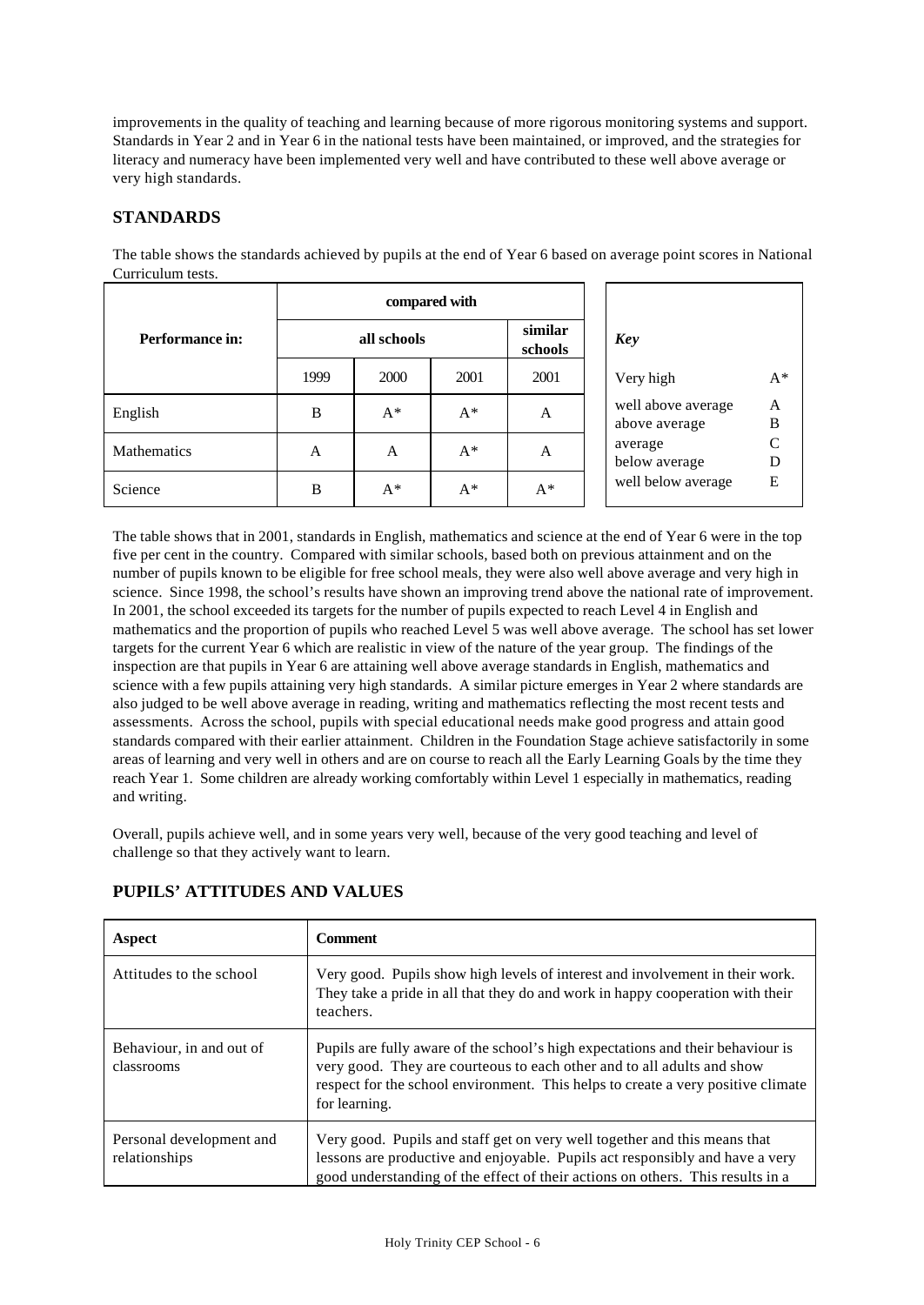|            | very harmonious community with a warm and welcoming atmosphere.                                                                                                                                                                                                                      |
|------------|--------------------------------------------------------------------------------------------------------------------------------------------------------------------------------------------------------------------------------------------------------------------------------------|
| Attendance | Satisfactory. This is similar to the national average. Unauthorised absence is<br>below the national average and most pupils arrive punctually to lessons. The<br>school is working hard to reduce holidays taken in term time because of the<br>adverse effect on pupils' learning. |

Pupils have very positive attitudes to the school and this is seen in the high level of enjoyment, care and confidence with which they approach their work.

#### **TEACHING AND LEARNING**

| Teaching of pupils in:<br><b>Reception</b> |           | Years $1-2$ | Years $3-6$ |  |
|--------------------------------------------|-----------|-------------|-------------|--|
| Quality of teaching                        | Very good | Very good   | Very good   |  |

*Inspectors make judgements about teaching in the range: excellent; very good; good; satisfactory; unsatisfactory; poor; very poor. 'Satisfactory' means that the teaching is adequate and strengths outweigh weaknesses.*

Overall, the quality of teaching and learning is very good. During the inspection, 35 per cent of the lessons seen were very good and of the rest, all but three were good. There was no unsatisfactory teaching. There are no weak links in teaching in this school and the high standards achieved in Year 2 and Year 6 reflect the consistently high quality of teaching in other year groups. The teaching of English and mathematics is very good. In the Foundation Stage, the teaching of phonics and number recognition is of high quality and underpins pupils' good progress in English and mathematics as they move through the school. It is reinforced by very good teaching of basic literacy and numeracy skills and this is why standards are so high.

Teachers are committed to continuing to improve their practice and are constantly seeking ways to do so. They know their pupils very well, track their progress closely and plan work so that their different needs, including pupils with special educational needs, are well met. Teachers' management of, and relationships with, pupils are excellent so that pupils feel relaxed, confident and ready to learn. Their in depth knowledge enables them to teach subjects rigorously and to challenge pupils to explain their learning and think beyond the superficial. Teachers also have high expectations of pupils' commitment so that they are kept eager and alert by the level of demand and sharp pace of the lesson. There are few weaknesses but these include an occasional lack of urgency in teaching so that pupils relax into a gentle pace of working and insufficient use of information and communication technology to support teaching and learning.

The strong features of pupils' learning are their keen awareness that only their best work and behaviour are good enough, their obvious delight in answering difficult questions and their persistence in practising to improve their skills. Weaknesses include occasional lapses of concentration and calling out in class which interrupts the flow of the lesson.

| Aspect                                                            | <b>Comment</b>                                                                                                                                                                                                                                                                                                                                                                            |
|-------------------------------------------------------------------|-------------------------------------------------------------------------------------------------------------------------------------------------------------------------------------------------------------------------------------------------------------------------------------------------------------------------------------------------------------------------------------------|
| The quality and range of the<br>curriculum                        | Good. The school offers a varied and interesting range of learning<br>opportunities with a strong focus on literacy and numeracy. However, in some<br>classes, there is an imbalance in the time allocated to certain subjects. The<br>curriculum is enriched by a very good range of extra-curricular activities<br>including clubs, visits to places of interest and residential trips. |
| Provision for pupils with<br>special educational needs            | Overall good. The management of provision is very good. Pupils are identified<br>at an early stage and teachers provide work which is well planned and matched<br>to their capabilities. Pupils have clear targets for improvement which are<br>reviewed regularly and their progress is monitored closely.                                                                               |
| Provision for pupils with<br>English as an additional<br>language | The two pupils with English as an additional language are fluent in English and<br>require no extra support. They have full access to the National Curriculum.                                                                                                                                                                                                                            |

#### **OTHER ASPECTS OF THE SCHOOL**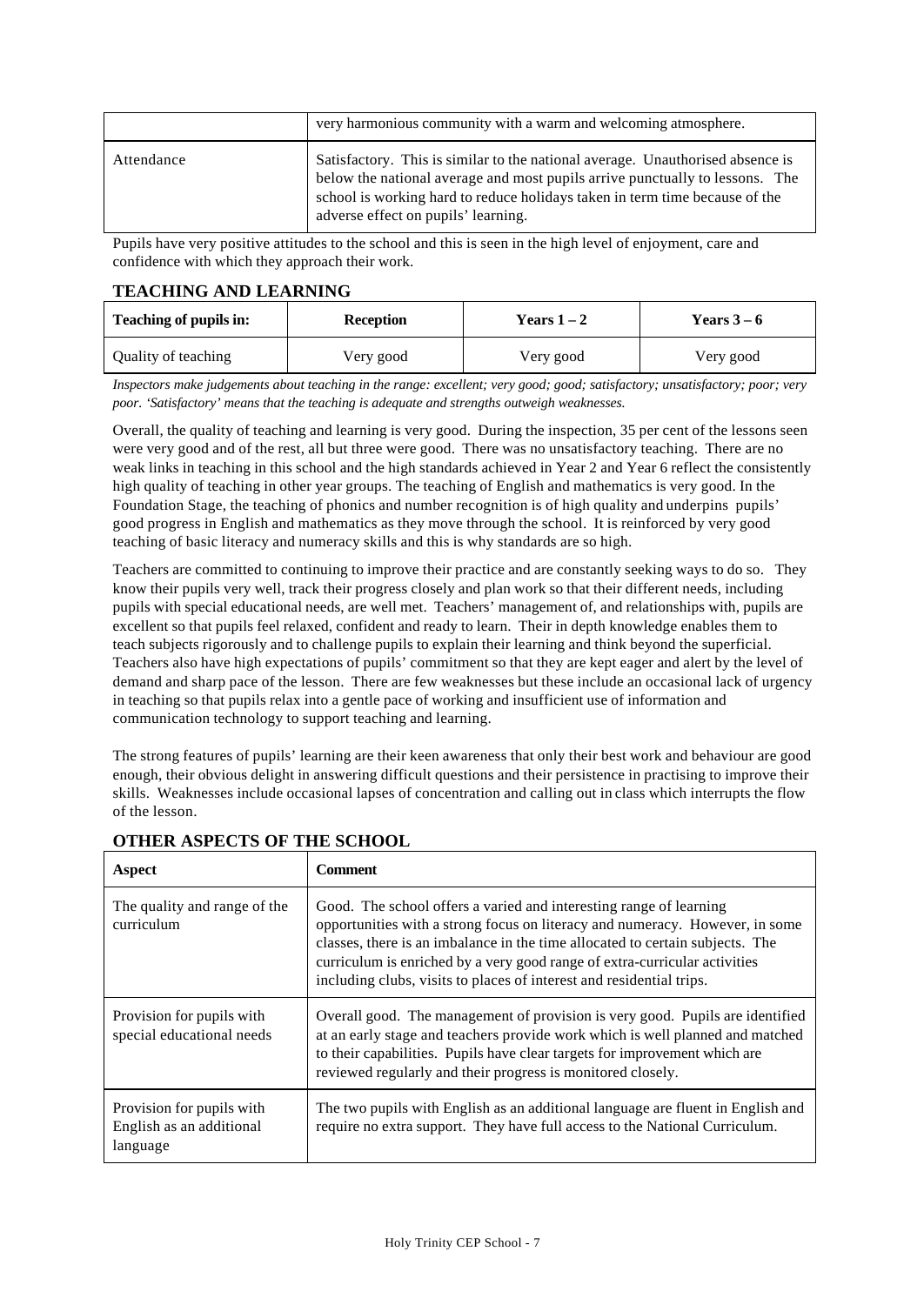| Provision for pupils' personal,<br>including spiritual, moral,<br>social and cultural<br>development | Overall good. The school's good spiritual and very good social and moral<br>provision strongly reflects its Christian ethos and values. Pupils are given<br>many opportunities to explore important spiritual and moral issues and to<br>develop a sense of responsibility towards living in a community. The school<br>celebrates the richness of other cultures in assemblies and through literature,<br>art and music but this is a weaker element and does not prepare pupils fully to<br>appreciate the cultural diversity of British society. |
|------------------------------------------------------------------------------------------------------|-----------------------------------------------------------------------------------------------------------------------------------------------------------------------------------------------------------------------------------------------------------------------------------------------------------------------------------------------------------------------------------------------------------------------------------------------------------------------------------------------------------------------------------------------------|
| How well the school cares for<br>its pupils                                                          | Overall satisfactory. There are very good procedures for child protection, first<br>aid, health and safety. The arrangements for tracking the progress of<br>individual pupils and setting challenging targets are a strength and are used<br>well to guide teachers in their planning. Arrangements for dismissing Year 2<br>pupils are unsatisfactory.                                                                                                                                                                                            |

The curriculum is enhanced by links with the local and wider community. This is a caring school where thoughtfulness, honesty and consideration for others are clearly promoted.

| <b>Aspect</b>                                                          | <b>Comment</b>                                                                                                                                                                                                                                                                                                                                                                                                                                                                                                                                                                                                                                                                             |  |  |
|------------------------------------------------------------------------|--------------------------------------------------------------------------------------------------------------------------------------------------------------------------------------------------------------------------------------------------------------------------------------------------------------------------------------------------------------------------------------------------------------------------------------------------------------------------------------------------------------------------------------------------------------------------------------------------------------------------------------------------------------------------------------------|--|--|
| Leadership and management<br>by the headteacher and other<br>key staff | Very good. The headteacher provides strong and thoughtful leadership and is<br>responsible for the clear direction of the school and the focus on increasingly<br>high standards. He is very well supported by other key staff and has created a<br>team that is committed to improvement through the successful management of<br>well-paced change. There is a real team spirit among staff that ensures that the<br>school's aims and values are reflected in all areas of school life.                                                                                                                                                                                                  |  |  |
| How well the governors fulfil<br>their responsibilities                | Good. Governors fulfil their responsibilities and support the headteacher and<br>staff well. They have a good understanding of the school's strengths and<br>weaknesses and work closely with staff to keep abreast of all developments.<br>They make a good contribution to the management of the school because they<br>discuss all issues openly and are prepared to challenge and question the<br>headteacher in a constructive way. Governors have been involved well in<br>analysing performance data and evaluating the impact of changes but they do<br>not make enough visits to the classroom with an agreed focus to give them a<br>clearer overview of the school's provision. |  |  |
| The school's evaluation of its<br>performance                          | Very good. The very rigorous analysis of assessment data and the monitoring<br>and evaluation of the quality of teaching and learning identify priorities for<br>improvement and contribute significantly to raising standards. The school's<br>commitment to self evaluation and to the systematic analysis of every aspect of<br>its provision ensures that there is no complacency about its performance. The<br>very successful application of Performance Management procedures has<br>brought a greater coherence to the whole school development process.                                                                                                                           |  |  |
| The strategic use of resources                                         | The school's financial resources are used very effectively to promote pupils'<br>learning. Spending priorities are determined by the school development plan<br>and the governors keep a close eye on how effective financial decisions have<br>been in maintaining high standards in all areas of the school's work. Careful<br>planning has enabled the school to carry out building improvements which<br>have enhanced the learning environment.                                                                                                                                                                                                                                       |  |  |

# **HOW WELL THE SCHOOL IS LED AND MANAGED**

The school's very good leadership and management mean that it successfully provides a high quality, inclusive, academic, creative, spiritual, social and moral education for its pupils. The school makes good efforts to ensure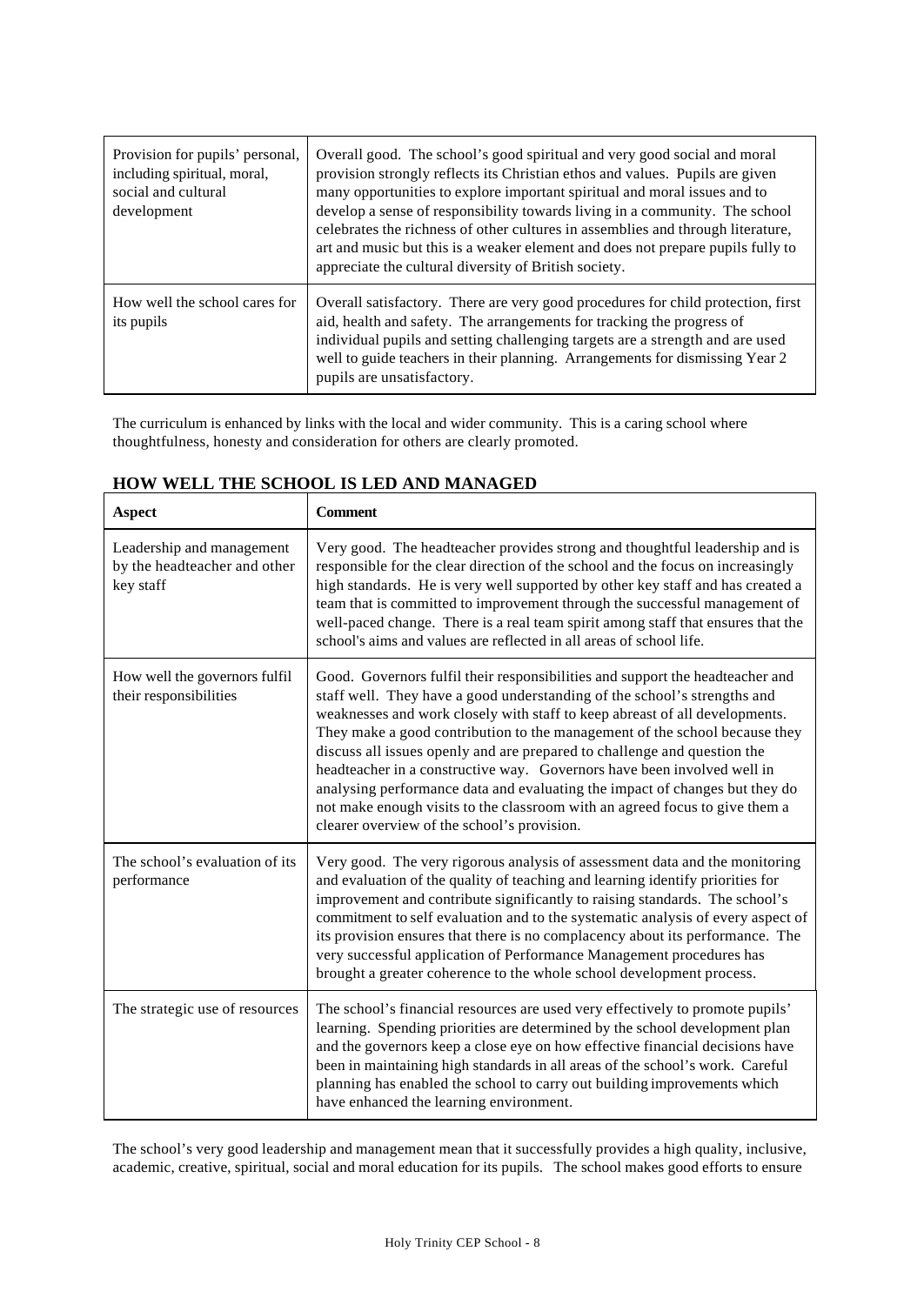that it obtains best value for money when purchasing goods and services but sometimes has difficulty in obtaining three quotations from companies that are willing to carry out the work.

## **PARENTS' AND CARERS' VIEWS OF THE SCHOOL**

| What pleases parents most                            | What parents would like to see improved     |
|------------------------------------------------------|---------------------------------------------|
| The high standards achieved by pupils.               | The range of activities outside of lessons. |
| The quality of the teaching.                         |                                             |
| The leadership and management.                       |                                             |
| High expectations of their children.                 |                                             |
| Christian values underpin the school's ethos.        |                                             |
| The closeness with which the school works with them. |                                             |

The inspection team endorses the positive views of parents. It considers that the school provides a very good range of activities outside lessons including clubs, musical activities, visits and residential trips.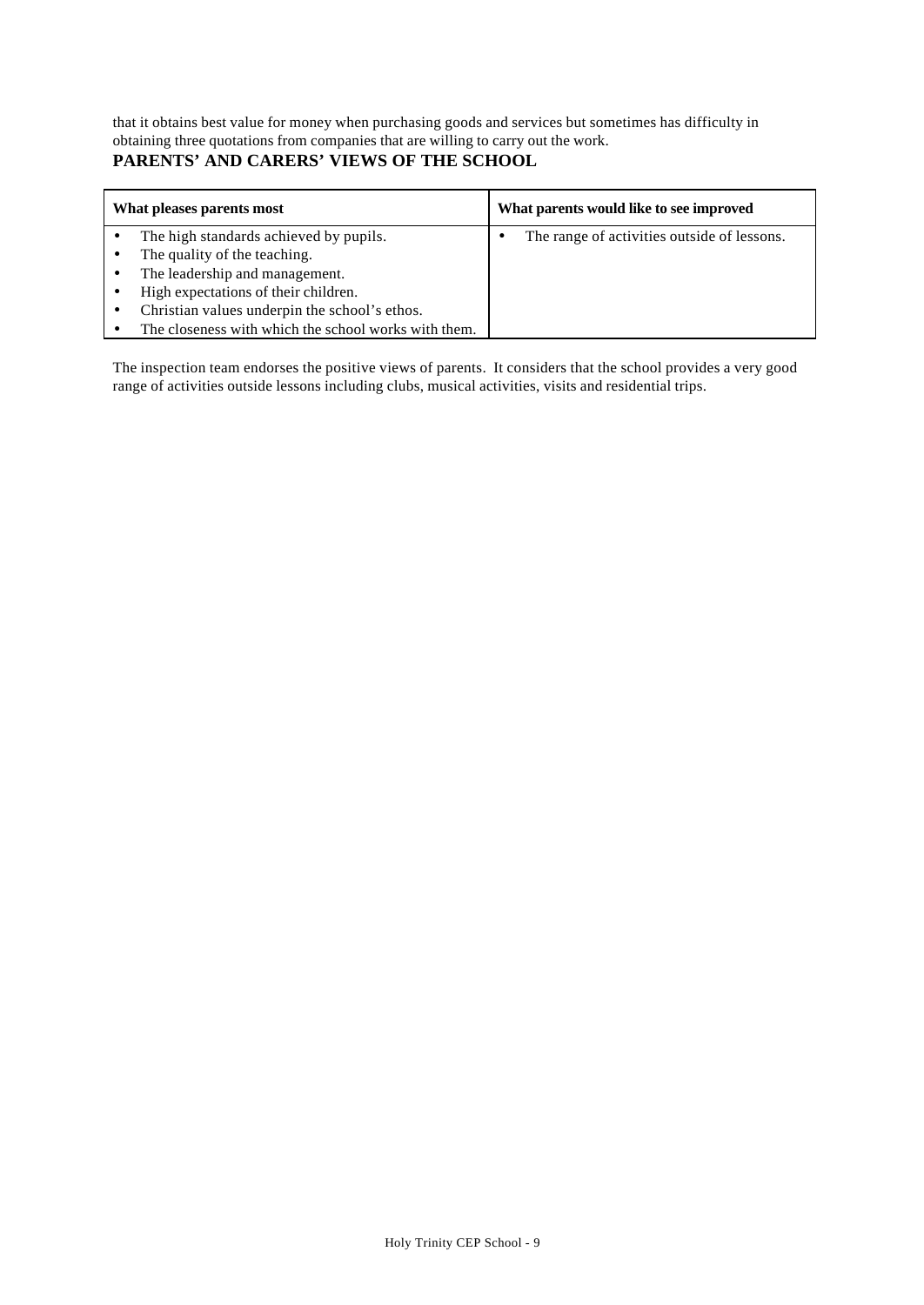### **PART B: COMMENTARY**

#### **WHAT THE SCHOOL DOES WELL**

#### **In the latest national tests in 2001, pupils in Year 6 attained standards in English, mathematics and science that were in the top five per cent in the country.**

1. In 2001, the pupils' results in the national tests for eleven year olds were very high and placed the school in the top five per cent of schools nationally. Compared with similar schools, results in English and mathematics were well above average and in science were in the top five per cent in the country. In these tests, 57 per cent of pupils attained the higher Level 5 in English, 41 per cent in mathematics and 69 per cent in science. In addition, two pupils attained Level 6 in mathematics and six pupils in science. This means that pupils' attainment at the higher levels was also well above average in English and mathematics and in the top five per cent in science. Pupils' overall performance has risen significantly over the past four years. This is because teachers are very analytical about their teaching and its impact on pupils' learning and have constantly reviewed and modified teaching methods and new initiatives. Teachers' high expectations are reflected in the challenging tasks and activities that they set for pupils. More rigorous assessment procedures and thorough analyses of pupils' work and their performance in internal and national tests have enabled the school to identify weaknesses and address them by implementing new strategies. In addition, the successful implementation of the strategies for literacy and numeracy, setting in mathematics and coordinators with the expertise and vision to develop their subjects have all had a significant impact on the standards attained by pupils as they move through the school.

2. The findings of the inspection are that, in Year 6, pupils attain well above average standards in English, mathematics and science. Some variations between national test results and the findings of the inspection are not uncommon because different groups of pupils are involved. Evidence of very high attainment was found in the current Year 5. The firm foundations in phonics and basic number work that are laid in the Reception classes enable children to make a very good start to their learning which is built on effectively as they move through the school.

3. In Year 6, most pupils show a real awareness and enjoyment of the richness of language. They are also mature and responsive listeners whose comments are thoughtful and constructive. Pupils express their ideas confidently and articulately and draw on a broad range of technical vocabulary. In an information and communication technology lesson about life in Year 6 directed at an audience of Year 5 pupils, they talked about their Power Point presentation fluently and concisely. Pupils enjoy reading and use their voices expressively to convey emotion and build a sense of drama. They refer to the text to illustrate their point of view and talk with discernment about different authors. They also relish the challenge which is presented to them in reading a range of classical authors. Teachers give pupils the freedom to experiment with their own writing so that they become bold and imaginative users of language. This was evident in pupils' creative approach to composing kennings and writing in the styles of Rudyard Kipling and T S Eliot. In a lesson on figures of speech, pupils were inventive in creating such diverse similes as 'the sea is as angry as a hungry giant' and 'the sea is as still as a delicate china doll' to enliven their work. Pupils now have well-developed and confident research skills as in their work on famous Victorians and natural disasters.

4. In mathematics, a strong emphasis on developing a variety of mental strategies enables pupils to achieve very good standards. Many pupils have a very good recall of number facts and soon pick up new ways of working out complex sums in their heads. In a Year 6 lesson, there was a healthy competitive edge which encouraged pupils to sharpen their skills so that they delighted in giving answers to the brisk questioning. Their knowledge of shape was illustrated by their work on investigating axes of symmetry when they showed that they could reflect basic shape in a mirror line before moving on to rotation and translation symmetry in the next session.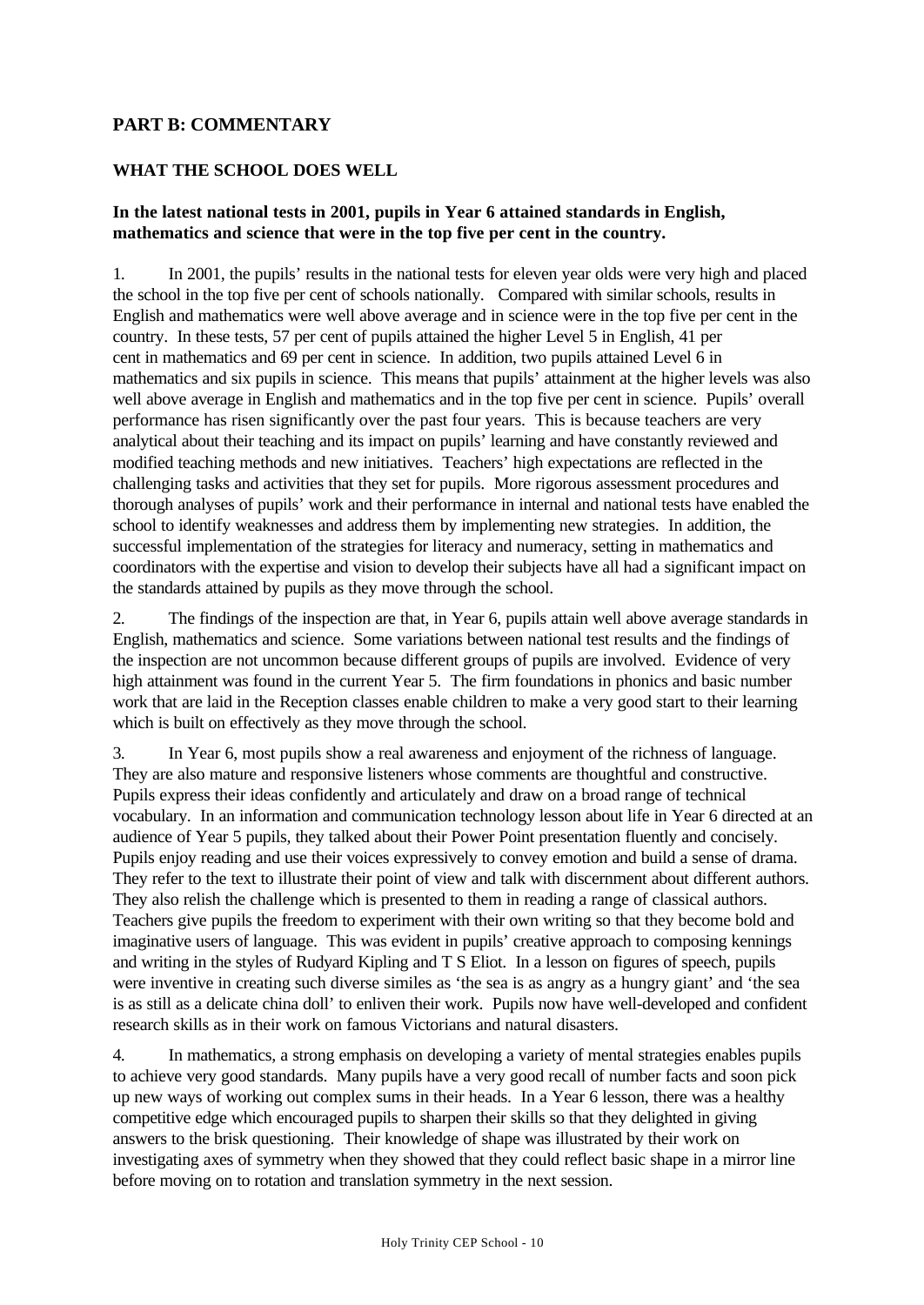5. In Year 6, pupils have developed into young scientists. Their well above average standards in science result from the very rigorous development of pupils' investigative skills so that pupils are given opportunities to apply their knowledge in scientific investigations. In their work on forces, they demonstrated a good understanding of gravity, 'up thrust' and the effect of air on moving objects. They have also studied healthy living in depth and how diet and exercise can influence well-being

6. Pupils also record their work very efficiently and draw conclusions with clarity and independent thinking.

#### **The strong leadership of the headteacher, the highly committed teamwork of the staff and the good support of governors ensure that high standards in work and behaviour are valued and that the school continues to improve.**

7. A key factor in the school's success is the very good leadership and management of the headteacher, key staff and governors which ensure effective pastoral care for pupils together with a determined drive to achieve and maintain high standards in all aspects of its work. The headteacher's vision and quest for continuous improvement have been shared and embraced by governors, staff and parents. This unity of purpose and commitment to critical evaluation and self-driven improvement have resulted in a happy and popular school where teachers enjoy teaching and pupils delight in learning. The school has also addressed the key issues for action from the previous inspection very well and has a very good capacity to improve in the future.

8. The headteacher's determined but sensitive leadership provides a very clear direction for the work and development of the school and the management of well-paced change. The school's management structure has gradually evolved to create a competent and committed team whose strengths complement each other and where roles and responsibilities are clearly defined to ensure maximum effectiveness. The previous inspection found that subject coordinators had limited influence in managing their subject. There has been a very good improvement in this area except for design and technology. This is a self critical and analytical school where, in spite of high standards, there is no degree of complacency. Rigorous assessment procedures and detailed analyses of pupils' performance in national and internal tests result in the school identifying priorities for action and putting strategies in place to address them. For example, an analysis of the national tests in 1998 in English showed that the high number of pupils achieving Level 4 masked pupils' underachievement at the higher Level 5. Successful strategies were put in place to address the issue and, in 2001, 51 per cent of Year 6 pupils achieved Level 5 in English compared with 28 per cent nationally. Performance Management is also an integral part of the school's work and is a structured and very effective appraisal system to improve the quality of teaching and learning.

9. Governors make a good contribution to the management of the school. They are aware of their responsibilities and, through appropriate committees, have a good understanding of the strengths and weaknesses of the school and play a key role in helping to shape its direction. Governors are actively involved in discussing priorities for the school development plan and reviewing progress towards the school's objectives. They are constructively critical while supporting and valuing the efforts of the headteacher and staff. They monitor the effectiveness of spending decisions and compare pupils' performance with local and similar schools. Although they have a good understanding of the strengths and weaknesses of the school through analysis of assessment data, reports from the headteacher and staff and regular meetings of the full governing body and committees, they do not have a structured programme of classroom observations which have an agreed focus to enable them to have a much clearer overview of the school's provision.

10. Expenditure is carefully linked to priorities in the school development plan which is well related to the aims of the school. Governors' monitoring of the school's spending patterns has been sufficiently rigorous and careful planning ensures that the school's resources are well used to promote learning. In addition, the recent reorganisation of the school meals service was due to effective assessment and monitoring of needs of pupils by governors and some staff. Governors are keenly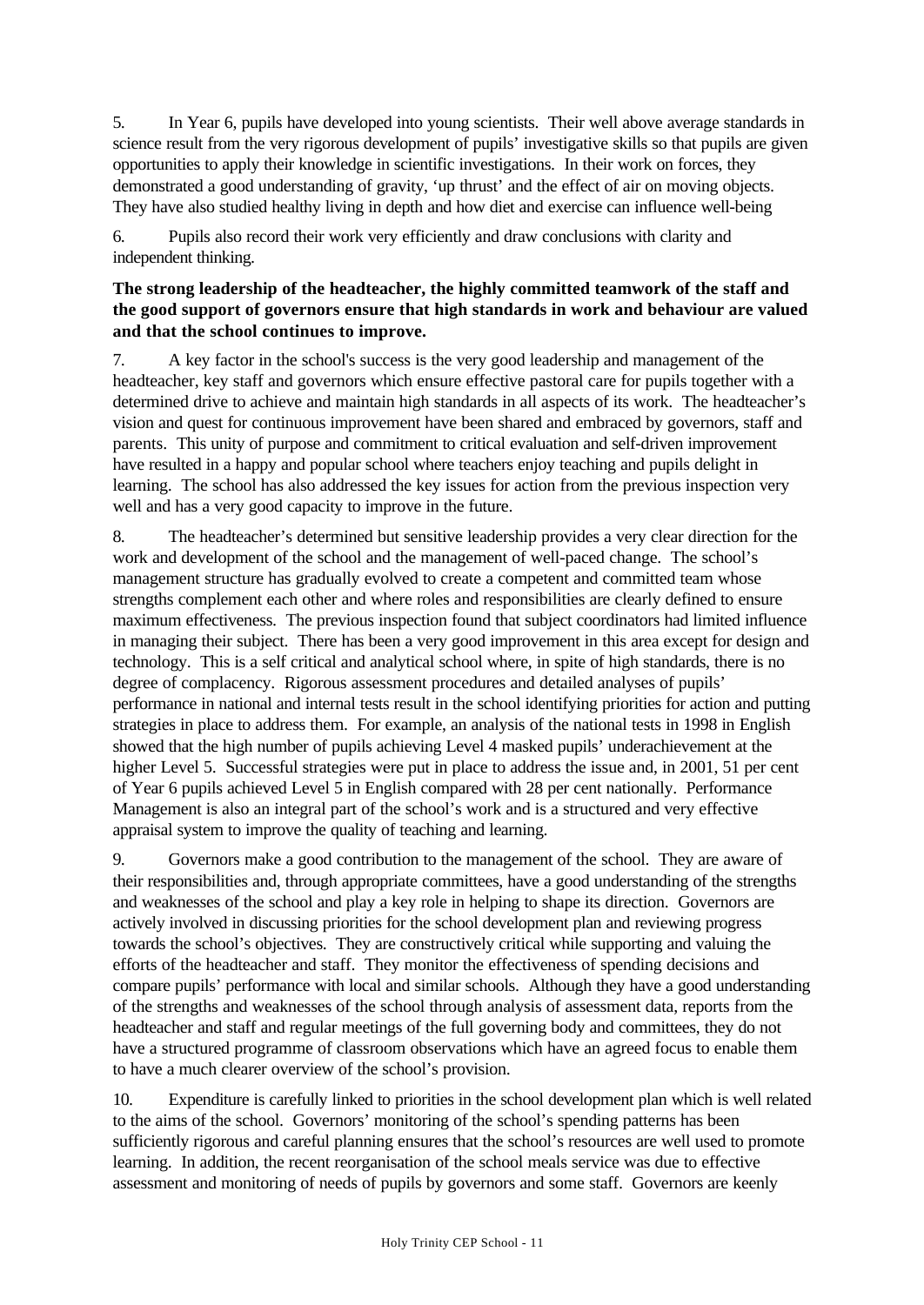aware of the need to obtain good value for money when purchases are made or building projects undertaken but often have difficulty in obtaining three quotations from companies who are willing to carry out the work.

#### **Overall, the quality of teaching and learning is very good because teachers are well prepared, have high expectations of pupils and set demanding work for them.**

11. Overall, the quality of teaching and learning is very good throughout the school and is a major influence on the high standards that pupils attain. Of the 34 lessons or parts of lessons observed during the inspection, 12 were very good, 19 were good and three were satisfactory. The basic skills of literacy and numeracy are taught very well and underpin pupils' significant achievement in English and mathematics. In the previous inspection, teaching was reported as being a significant strength of the school. Staff work very efficiently as a team and are reflective and analytical about their teaching in order to ensure the best deal for their pupils. The open and enthusiastic way in which they welcomed feedback during the inspection showed their commitment to improvement and their willingness to accept, and act upon, constructive criticism. There are no weak links in teaching in this school and the high standards that pupils attain in Year 6 are firmly rooted in the high quality of teaching in each year group starting from the very good teaching of phonics and number work in the Reception classes.

12. At the heart of the successful teaching in the school are the demanding and clearly expressed expectations set by teachers which encourage pupils of all levels of ability to strive for even higher standards of work and behaviour. Challenging questions to make pupils think for themselves are a strong feature of teaching throughout the school. In a Year 4 literacy lesson on prefixes, the teacher gave pupils plenty of opportunities for independent thinking and more able pupils forged ahead and used their initiative to find 'rogue' words. Similarly, in a Year 5 science lesson about vibration, the teacher encouraged pupils to think creatively and imaginatively as they discussed different ways to make sounds. Teachers' own very good command of the subject means that new knowledge is introduced in a clear and systematic way and that topics are taught at the required depth. Some teachers exude confidence and enthusiasm and their teaching is sharp, well-informed, exciting and full of learning. They also insist on pupils being very specific in their answers and supporting their ideas with evidence. In a Year 3 literacy lesson on fables, the teacher made pupils draw the distinction between fables and parables and make up modern equivalents. 'What do you mean by "funny" names?' a Year 2 teacher challenged her pupils as they discussed story settings. Teachers' very positive and sensitive management of pupils makes them feel relaxed and ready to learn and confident to try out new ideas. 'Good spelling this morning!' a Year 1 teacher praised her pupils as they spelt 'tr' words successfully. In a Year 3 religious education lesson about the events of Palm Sunday, the teacher's supportive comments encouraged pupils to discuss their banners supporting Jesus so that they effectively captured the spirit of the entry into Jerusalem.

13. A demanding pace and a high degree of flair were the hallmarks of a very good Year 6 lesson about figures of speech and analysing the features of good narrative writing. The teacher constantly reminded pupils of the expected high quality of their performance but allowed their creativity and independence to flourish. As a result, pupils wrote imaginatively 'A waterfall is a diving dolphin…a speedy cheetah' as they learned how to adapt the techniques used by the poet James Reeves in 'The Sea' to their own writing. The teacher's dramatic reading of 'The Lady of Shalott' and her emphasis on archaic words steadily increased the demands of the lesson so that pupils were fired with enthusiasm and were encouraged to think critically. This was the result of direct and dynamic teaching when the teacher successfully communicated to her pupils her own enthusiasm and love of language.

14. There are few weaknesses in teaching. Teachers do not always use information and communication technology effectively to enhance learning and, in occasional lessons, there is a lack of vitality so that pupils settle into a leisurely pace of working and their output is not good enough.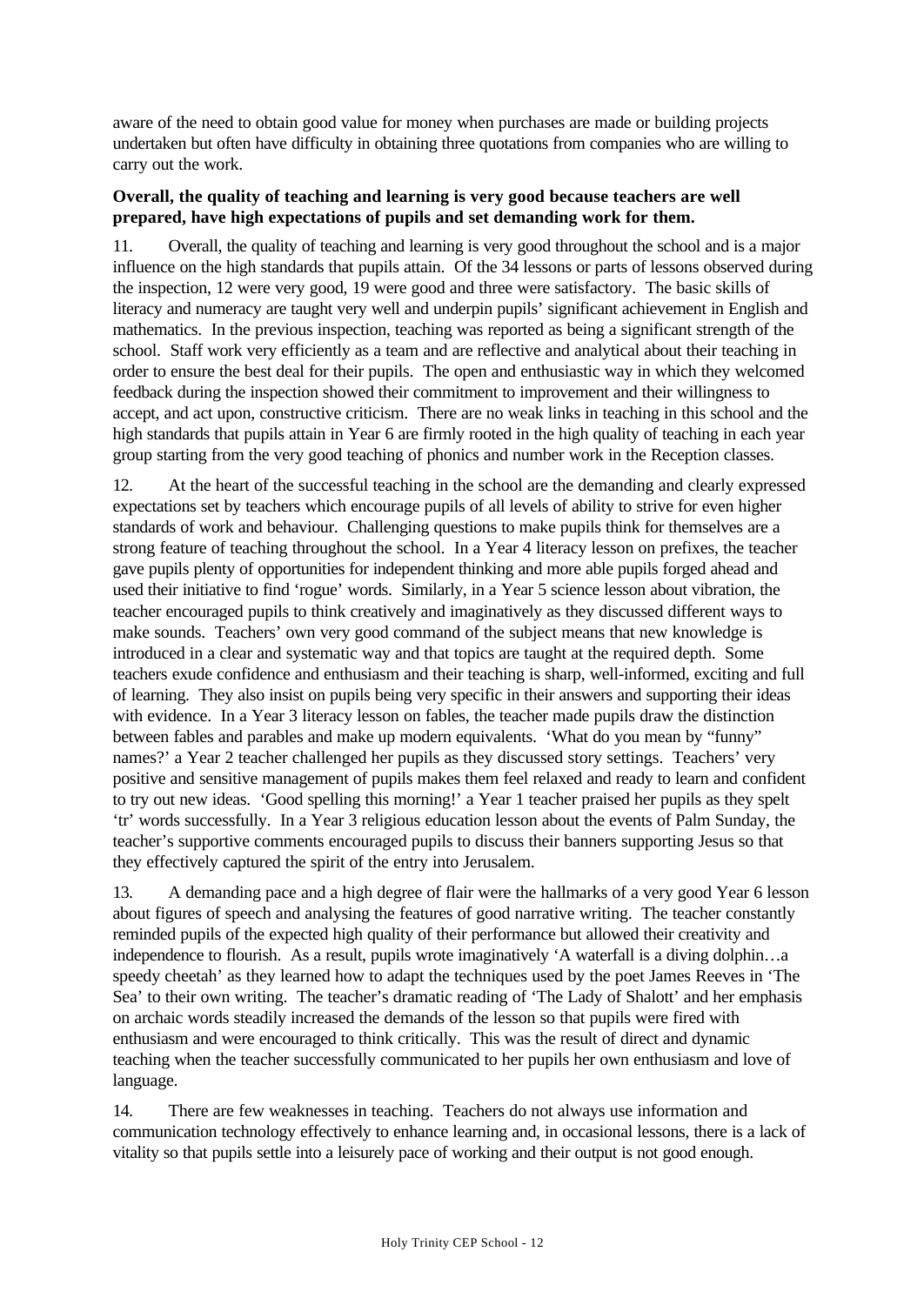15. The quality of teaching and learning for pupils with special educational needs mirrors that seen in the rest of the school. Pupils' individual education plans are closely related to their area of need and identify suitable small steps for them to achieve. They are specific enough to ensure that accurate assessment of progress can be made. Teachers ensure that appropriate work is clearly identified in the planning and pupils receive skilled support from teaching assistants in lessons. During the inspection, the coordinator for special educational needs provided very good focused teaching which met pupils' needs very well and helped them to overcome difficulties in spelling simple words.

## **Pupils' very good attitudes to work, their behaviour, their personal development and the quality of relationships in the school result in a happy and purposeful atmosphere in which to learn.**

16. Pupils' attitudes to work are very good and reflect the aims and ethos of the school. As a result, they thrive on learning in a happy but challenging environment. This was generally the finding of the last inspection. As with many of the school's strong features, good foundations are laid in the Reception classes where children quickly develop very positive attitudes to learning. Throughout the school, teachers build upon pupils' lively curiosity and enthusiasm by making lessons varied and stimulating so that learning flourishes. Pupils' commitment to their own learning is shown in the high level of enjoyment, care and confidence with which they approach their work. They like wrestling with problems and coping with work which requires them to apply effort and think for themselves. In a Year 4 numeracy lesson about patterns and relationships within the nine times table, pupils made very good progress in extending numbers because they relished the challenge and matched the teacher's high expectations. In another Year 4 literacy lesson about prefixes, pupils were fired with enthusiasm and made great strides in their understanding of how the meaning of words can be altered because there were plenty of opportunities for independent thinking and there was a sense of drive and purpose in the classroom. The library is an integral part of the school and pupils show aptitude, initiative and perseverance in their research work such as Year 6's work on famous Victorians and Year 5's focus on Tudor times.

17. Behaviour is very good. The school has an inbuilt framework of values such as honesty and fairness which regulate personal behaviour throughout the school day and are clearly founded on its Christian ethos. This confirms the views of parents who also say that any misbehaviour is dealt with quickly and effectively. As a result, pupils know what is expected of them and they behave sensibly so that no time for learning or play is lost. They are confident, articulate and proud of their school and are polite and supportive to adults and to each other. The shared vision of the school of the headteacher and staff provide a consistent message for the pupils and they are well aware of the impact of their actions on others. Resources are handled carefully and pupils show respect and concern for others' property and the school environment.

18. Pupils' personal development is also very good. The ethos of the school supports a sense of self worth and personal responsibility within an environment where pupils want to do their best. Pupils are generally good humoured, thoughtful and sensible and show a readiness to help others and to carry out routines, such as 'red caps', office duties and guides, which assist the smooth running of the school. Their personal development is well supported by a programme of personal, social and health education which encourages a mature response to issues and contributes effectively to pupils' sense of identity. Pupils regularly take part in fund raising activities, such as Livestock for Life and Shoe boxes for Afghanistan, which help them to gain a wider perspective of the world. They also benefit from a wide range of extra-curricular activities, including sports and music clubs, and residential trips so that they learn the importance of teamwork and cooperation. As they move through the school, pupils evaluate their work more carefully, focus on their targets and develop self-control and independence in learning.

19. Across the school, relationships between the pupils themselves and with all adults are very good. A strong bond of trust and support exists between all members of the school which ensures that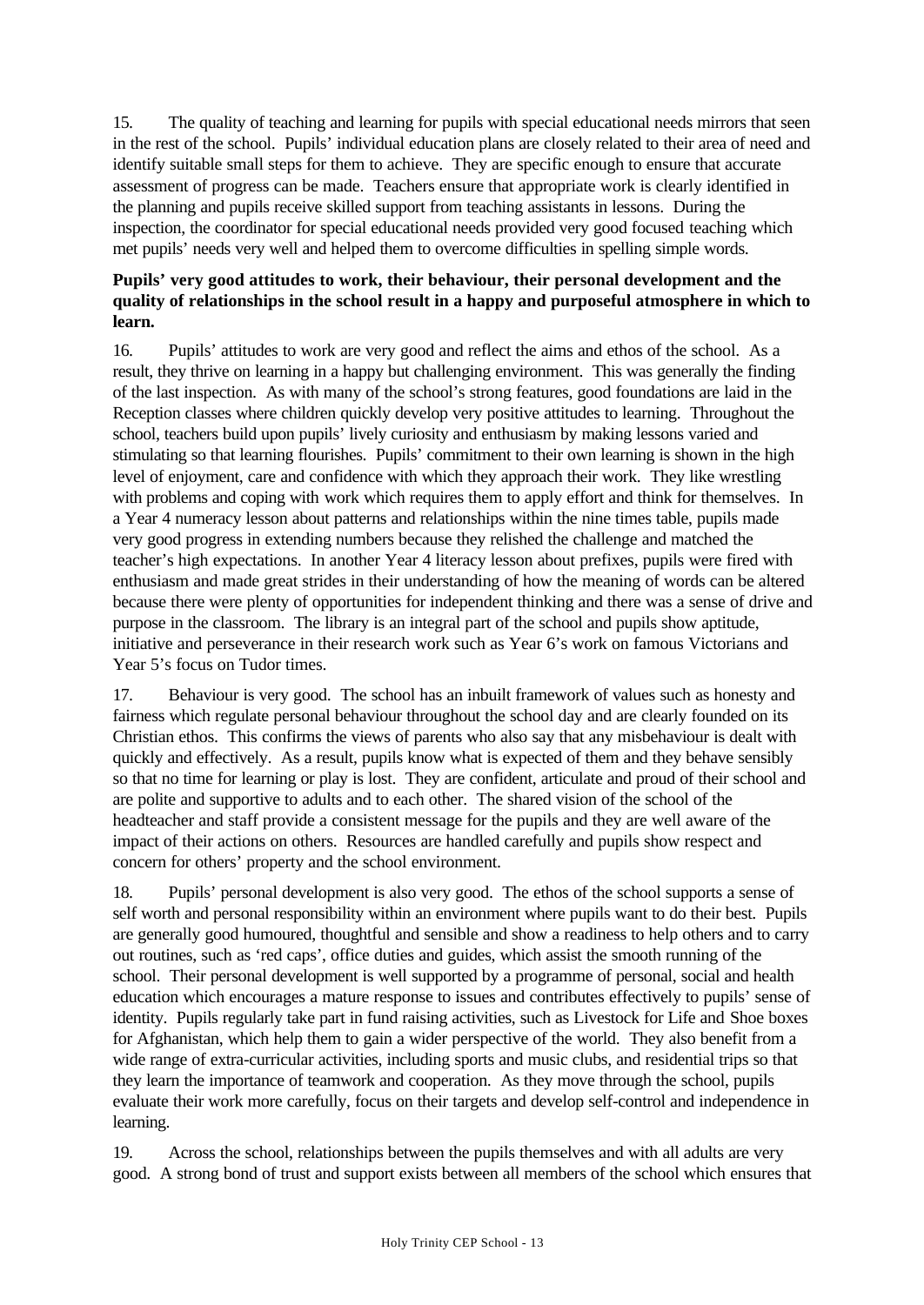pupils are happy, secure and valued and which provides a sound base for skills and confidence in the classroom. This reflects the leadership of the headteacher who provides sensitive guidance and operates an open door policy. Within this safe environment, pupils are unafraid to ask questions, explore ideas and express feelings. In a Year 5 literacy lesson when pupils were studying 'The Highwayman', they responded very sensitively to the feelings of betrayal of one of the characters. Pupils also share resources and their own skills willingly and fairly. Year 3 pupils were keen to discuss their ideas and predictions with each other as they tested the absorbency of different materials in a science lesson. When they evaluate their own and others' work, they do so constructively and in a kindly way and delight in the success of other pupils. When a member of Year 3 accurately spelt the word 'chronological', the whole class clapped spontaneously and the pupil glowed with pride. Such attitudes, behaviour and relationships ensure that the ethos for learning in the school is happy and purposeful.

#### **The very good provision for children in the Foundation Stage gives them a flying start to their career in the school.**

20. The school's very good provision for children in the Foundation Stage acts as a springboard for the success which they achieve as they move through the school. It was also reported as a strength in the previous inspection. When they enter the school, pupils are generally achieving standards which are above average for their age. The very good curriculum is appropriately related to the recommended areas of learning and provides rich experiences and challenging opportunities for the children. They achieve particularly well in reading, writing and number and some are working comfortably within Level 1. Most children are on course to achieve all the Early Learning Goals by the time they enter Year 1. The teachers, teaching assistants and other adults develop warm and caring relationships with the children and the atmosphere is calm and supportive which enables all children to thrive and grow in confidence. As a result, children generally work and play together well, learn to share and take turns while exploring the variety of activities on offer. Their behaviour in and out of the classroom is very good. They approach activities in a sensible, structured way, apply themselves to tasks with enthusiasm and concentrate for appropriate periods of time.

21. The quality of teaching and learning in the Foundation Stage is very good. Strengths include planning, provision for children with special educational needs and very good support from teaching assistants and parents especially in group work. Weaker elements are missed opportunities to develop physical skills using wheeled toys and a lack of multi cultural resources. Teachers concentrate appropriately on teaching the basic skills in literacy and numeracy as well as providing a variety of opportunities for pupils to increase their knowledge, skills and understanding through play and enquiry. There is a very good emphasis on improving children's personal, social and emotional development through cooperative and imaginative play and encouraging independence when carrying out activities. Provision is enhanced by a plentiful supply of resources and classes are well organised. Very good planning and organisation, such as the carousel of activities and self-initiated activities on Tuesday afternoons, allow pupils to work independently, develop concentration and master new skills. The outside play area gives children good opportunities to increase physical dexterity. In addition, there are many moments of fun, such as when children sang 'The day I went to sea', and reflection which strengthen the bond between adults and children.

22. Phonic work and basic number recognition are strengths of teaching and learning in the Reception classes and underpin the high standards in English and mathematics elsewhere in the school. A language session illustrated the high level of this provision. The teacher's reading of *The Elves and the Shoemaker* was lively and expressive which captured pupils' interest and led naturally to a discussion about phonics 'shiny shoes for my shop'. This was a very effective learning experience which extended children's confidence and expertise in using language very well. Some pupils were able to sequence pictures of the story and write strings of letters including their name. Role play in the 'shoe shop' also developed skills well in imagining situations and extending vocabulary. There was a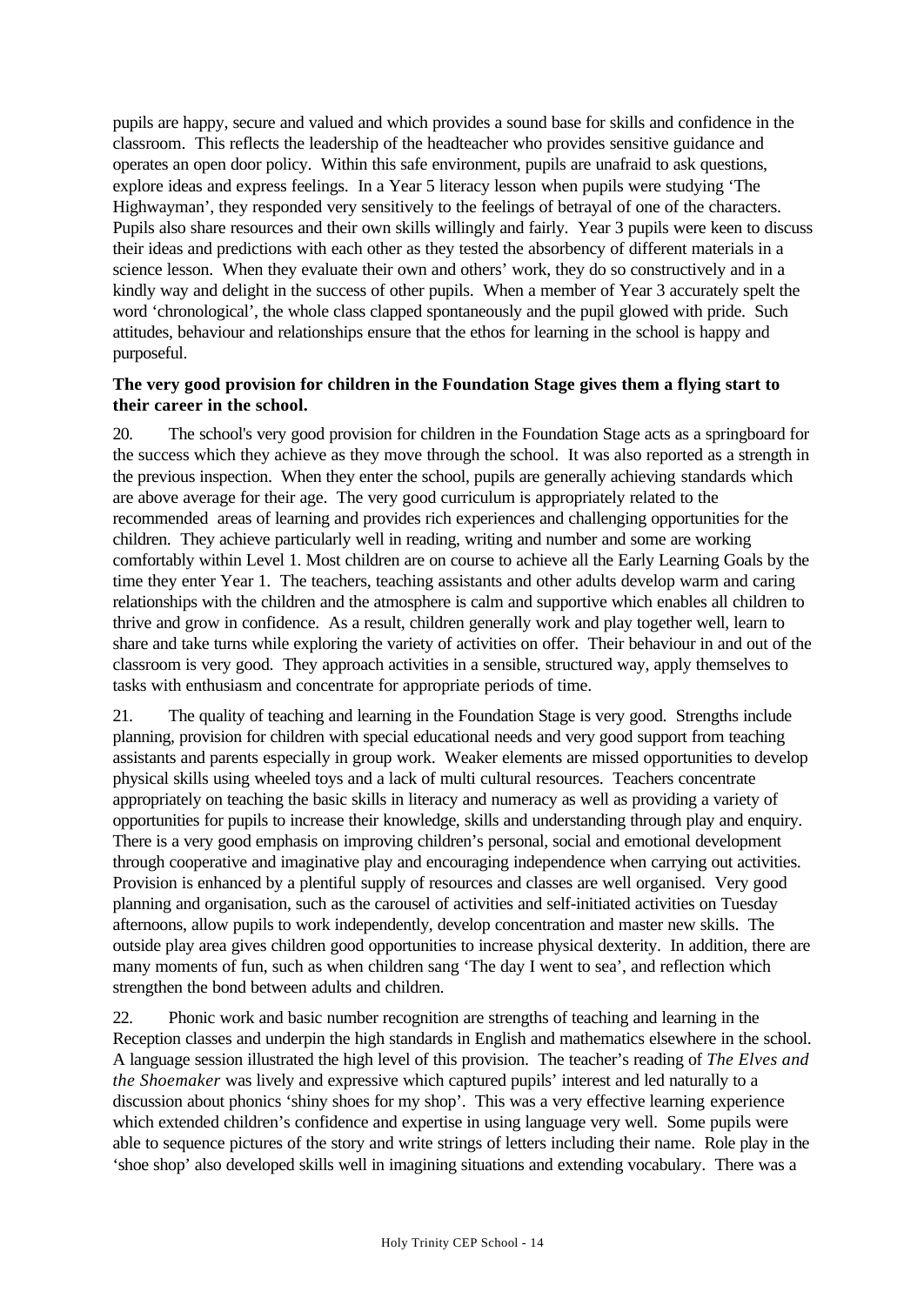sense of fun and energy in a mathematics lesson when children counted numbers in 'footsteps'. Skilful questioning by the teacher about shoe pricing drew out mathematical language and helped pupils to find bigger and smaller numbers while others measured shoes in the shoe shop. Children were encouraged to take part at their own level and most were challenged well and took a pride in what they had achieved.

#### **The school has a true partnership with parents in their children's learning which makes a very significant contribution to its effectiveness.**

23. The school's partnership with parents is strong because it is nurtured well and this has a very positive influence on pupils' achievement. The headteacher's vision for the school is steered by the needs of children being met through this very partnership. Staff and governors are also strongly committed to forging effective links between school and home. There was no clear judgement about the quality of the partnership with parents at the last inspection. Parents are very supportive of the school and play an active part in many aspects of its life. At the pre inspection meeting and in the parents' questionnaire, an overwhelming majority of parents were fulsome in their praise of the quality of teaching, strong but approachable leadership, sense of community and moral guidance within the school which contributed to its high reputation in the area. Every parent agreed that the school is well led and managed. This vital partnership has also been built up by newsletters, a comprehensive parents' handbook, information and consultation evenings, curriculum open afternoons and an open door policy. The school also provides a parent and family support mechanism through counselling, parenting sessions and a supportive prayer group. Parents who help in the school say that they are made to feel welcome, their work is valued and they are given good guidance about their role. Parents' views are canvassed and form part of the school development plan. The recent improvement to the school meals service was the result of such effective consultation. The thriving Holy Trinity School Association is highly active and supportive in terms of giving time and raising funds. The committee regularly receives the headteacher's report of needs and provides exceptional financial assistance to encourage pupils' learning. The strong bond of trust and support forged between parents, the headteacher, staff and governors is an integral part of the school's success.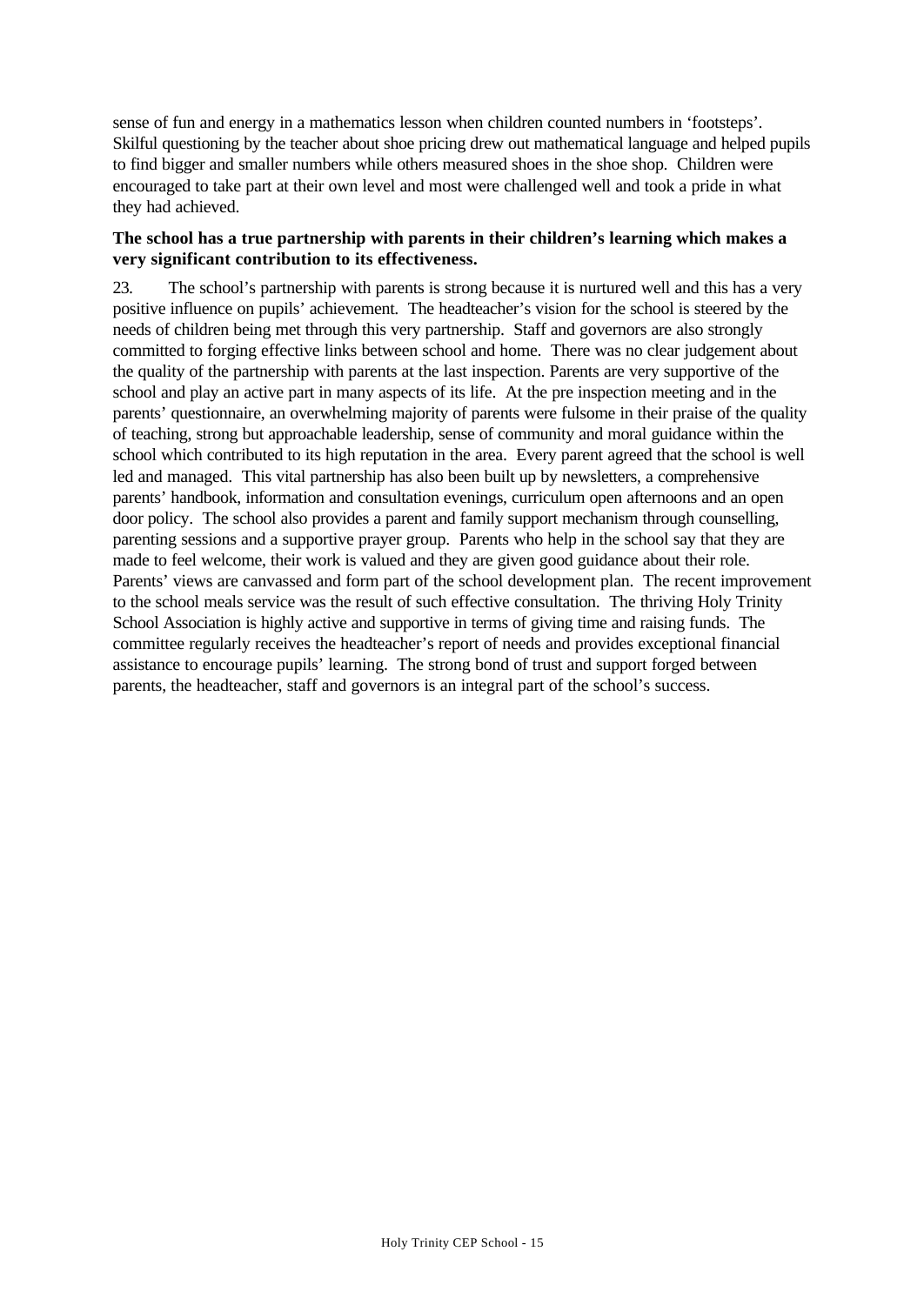## **WHAT COULD BE IMPROVED**

#### **The school's curriculum is broad but it is not well-balanced because time allocations in some year groups are not always appropriate.**

24. The school provides a varied and interesting curriculum which provides opportunities for pupils to display their creativity and independent learning but it is not sufficiently balanced. In the previous inspection, the curriculum was broad but not well balanced because information and communication technology and design and technology were not well represented in classroom work, insufficient attention was given to particular attainment targets and a few pupils did not have full access to the National Curriculum as a result of withdrawal for additional support. The school has made a good improvement in most of these areas but the intensive focus on literacy has led to a reduction in time allocated to other parts of the curriculum such as history, geography and religious education. This has resulted in an imbalance in the curriculum, for example, on one day, two Year 3 classes have an excessive amount of time devoted to literacy and, on two afternoons, Year 6 pupils have short slots allocated to three different subjects resulting in feverish activity which does not promote good learning.

#### **Teaching in information and communication technology is good but learning is only satisfactory because of a lack of time and up-to-date resources.**

25. In the previous inspection, standards in information and communication technology in Year 2 and Year 6 were reported to be 'barely satisfactory'. There has been a satisfactory improvement in that standards are now average in both year groups and current teaching is good but pupils are underachieving in information and communication technology due to limited time and resources. Some pupils only have access to the computer suite fortnightly because of lack of space and the old computers in the suite are not powerful enough to run many of the multi media packages. In discussion, Year 6 pupils said that they felt frustrated because the school's computers were old and slow and that time in the computer suite was limited so that they often did not finish work. They considered that they had greater opportunities, for example, using technical construction kits controlled by the computer, at home.

26. There is now good leadership in the subject and the coordinator has a clear view of the difficulties facing the subject and of how to address them. Provision is now monitored more rigorously, there is good use of word processing for stories in the Foundation Stage and teachers' confidence has improved as a result of training. However, in some classes, there is insufficient use of information and communication technology in daily lessons.

27. The most significant weaknesses in current provision were clearly illustrated in a Year 5 lesson on spreadsheets where pupils were spending five pounds when they made a list of party food. Some of the pupils were in the classroom working this out with a calculator because there was not enough time or appropriate resources for them to have hands on experience with a computer that week. Tasks were sharply focused to meet the needs of individual pupils and the teacher continually increased the level of challenge. Pupils were keen, independent learners but the time to interrogate information was too limited. In spite of good, confident, knowledgeable teaching, learning was only satisfactory because of lack of suitable resources and an appropriate amount of time. Teachers sometimes provide too much support due to these constraints so that pupils do not always solve problems enough for themselves. In a Year 6 lesson where pupils were making a Power Point presentation for Year 5, only four pupils had hands on experience because this program was not available in the information and communication technology suite. The four pupils engaged in creative ideas and focused well on knowledge and skills but their learning was hampered by shortage of time and lack of up-to-date resources.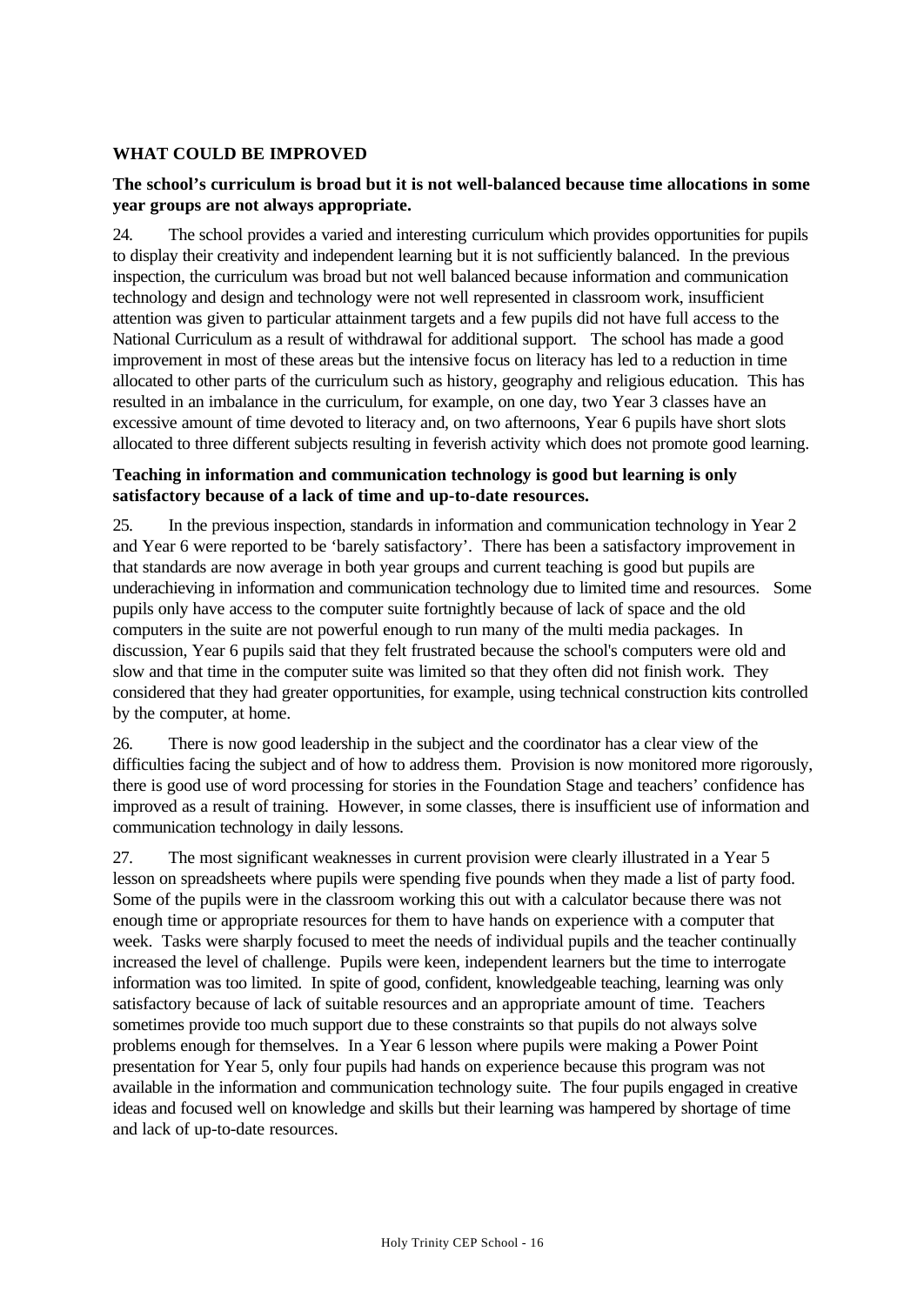#### **WHAT SHOULD THE SCHOOL DO TO IMPROVE FURTHER?**

28. In order to improve the quality of education provided by the school, the headteacher, governors and staff should:

- (1) **Review the allocation of time in some subjects to ensure that the school offers its pupils a well-balanced curriculum.** (Paragraph 24)
- (2) **Raise standards of achievement in information and communication technology across the school by:** (Paragraphs 25, 26 and 27)
- providing more up-to-date resources;
- allocating time more appropriately to the subject to allow pupils to maximise learning;
- increasing the use of information and communication technology in some classes to support teaching and learning.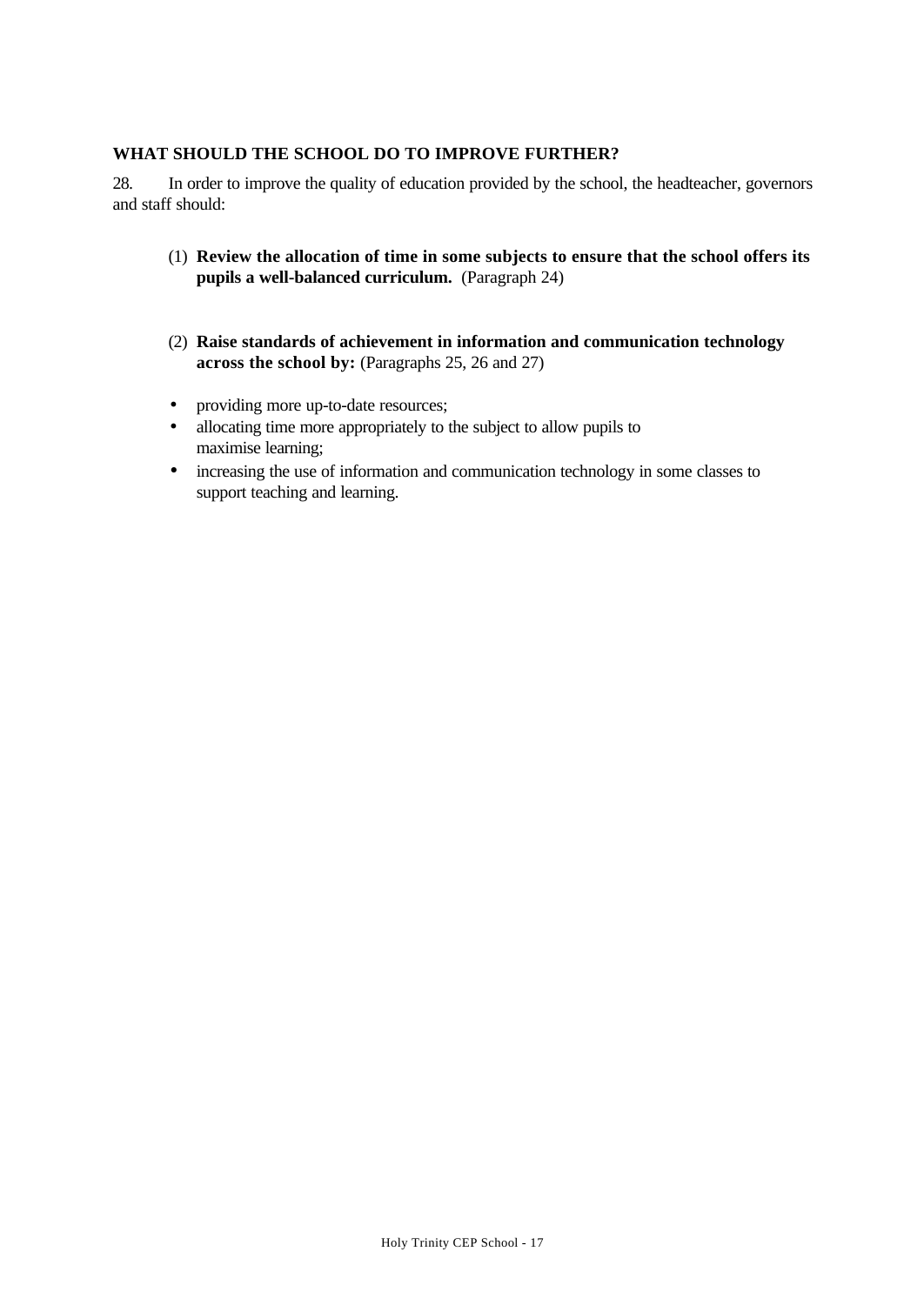## **PART C: SCHOOL DATA AND INDICATORS**

#### *Summary of the sources of evidence for the inspection*

Number of lessons observed 34

Number of discussions with staff, governors, other adults and pupils 21 22

| Summary of teaching observed during the inspection |  |  |
|----------------------------------------------------|--|--|
|                                                    |  |  |

|            | Excellent | Very good | Good | Satisfactory | Unsatisfactory | Poor | Very Poor |
|------------|-----------|-----------|------|--------------|----------------|------|-----------|
| Number     |           | ⊥ ∠       | 19   |              |                |      |           |
| Percentage |           | 35        | 66   |              |                |      |           |

*The table gives the number and percentage of lessons observed in each of the seven categories used to make judgements about teaching. Care should be taken when interpreting these percentages as each lesson represents more than two percentage points.*

#### *Information about the school's pupils*

| Pupils on the school's roll                                           | $YR - Y6$ |
|-----------------------------------------------------------------------|-----------|
| Number of pupils on the school's roll (FTE for part-time pupils)      | 438       |
| Number of full-time pupils known to be eligible for free school meals |           |

*FTE means full-time equivalent.*

| Special educational needs                                           | $YR - Y6$ |
|---------------------------------------------------------------------|-----------|
| Number of pupils with statements of special educational needs       |           |
| Number of pupils on the school's special educational needs register | -69       |

| English as an additional language                       | No of pupils |
|---------------------------------------------------------|--------------|
| Number of pupils with English as an additional language |              |

| Pupil mobility in the last school year                                       | No of pupils |
|------------------------------------------------------------------------------|--------------|
| Pupils who joined the school other than at the usual time of first admission |              |
| Pupils who left the school other than at the usual time of leaving           |              |

#### *Attendance*

#### **Authorised absence Unauthorised absence**

|             | %                                |             | %   |
|-------------|----------------------------------|-------------|-----|
| School data | $\overline{\phantom{0}}$<br>-9.4 | School data | 0.1 |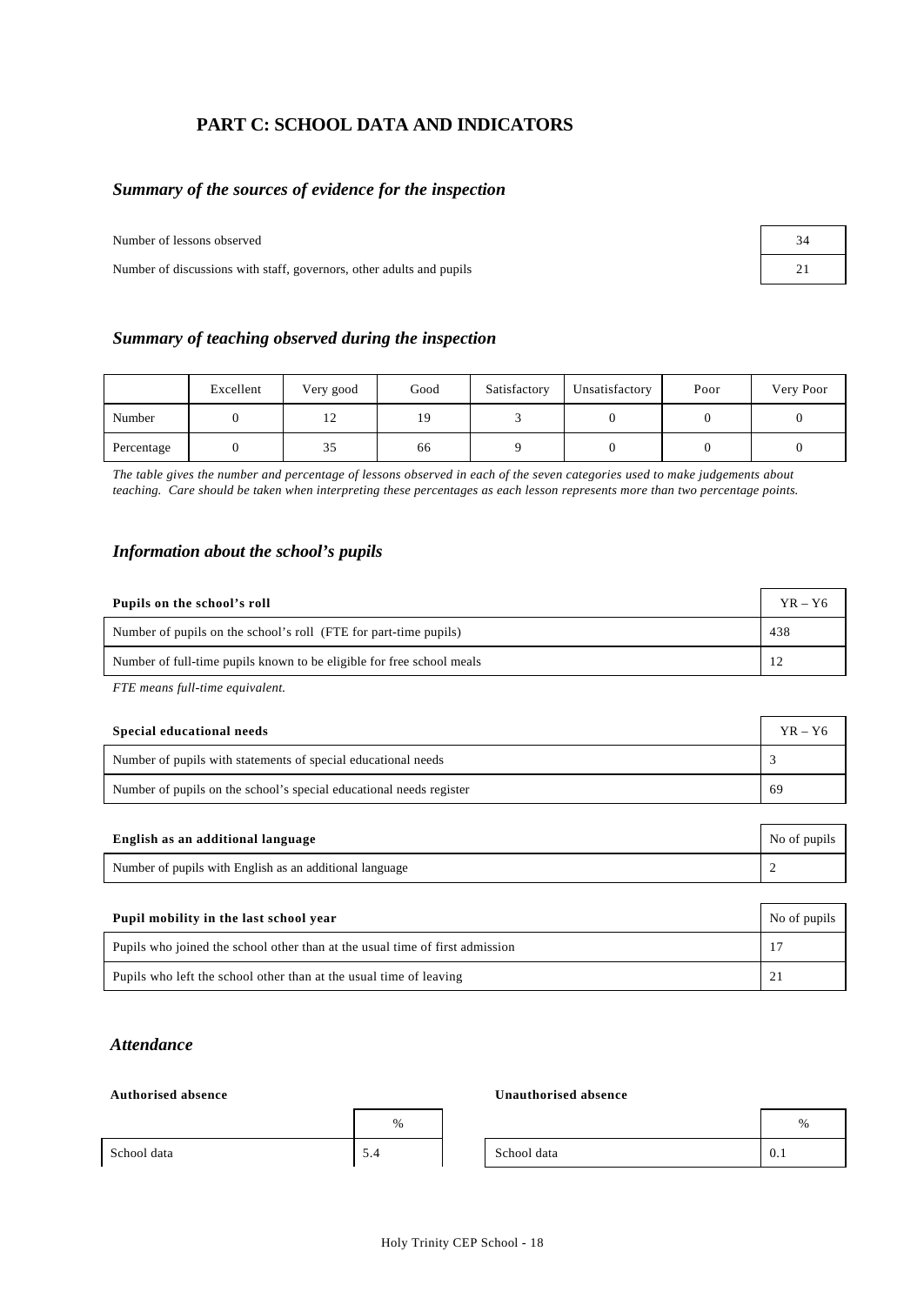| $\mathbf{v}$<br>data<br>nа<br>лы.<br>. | J.V | data<br>.<br>. | $\mathsf{v} \cdot \mathsf{v}$ |
|----------------------------------------|-----|----------------|-------------------------------|
|                                        |     |                |                               |

*Both tables give the percentage of half days (sessions) missed through absence for the latest complete reporting year.*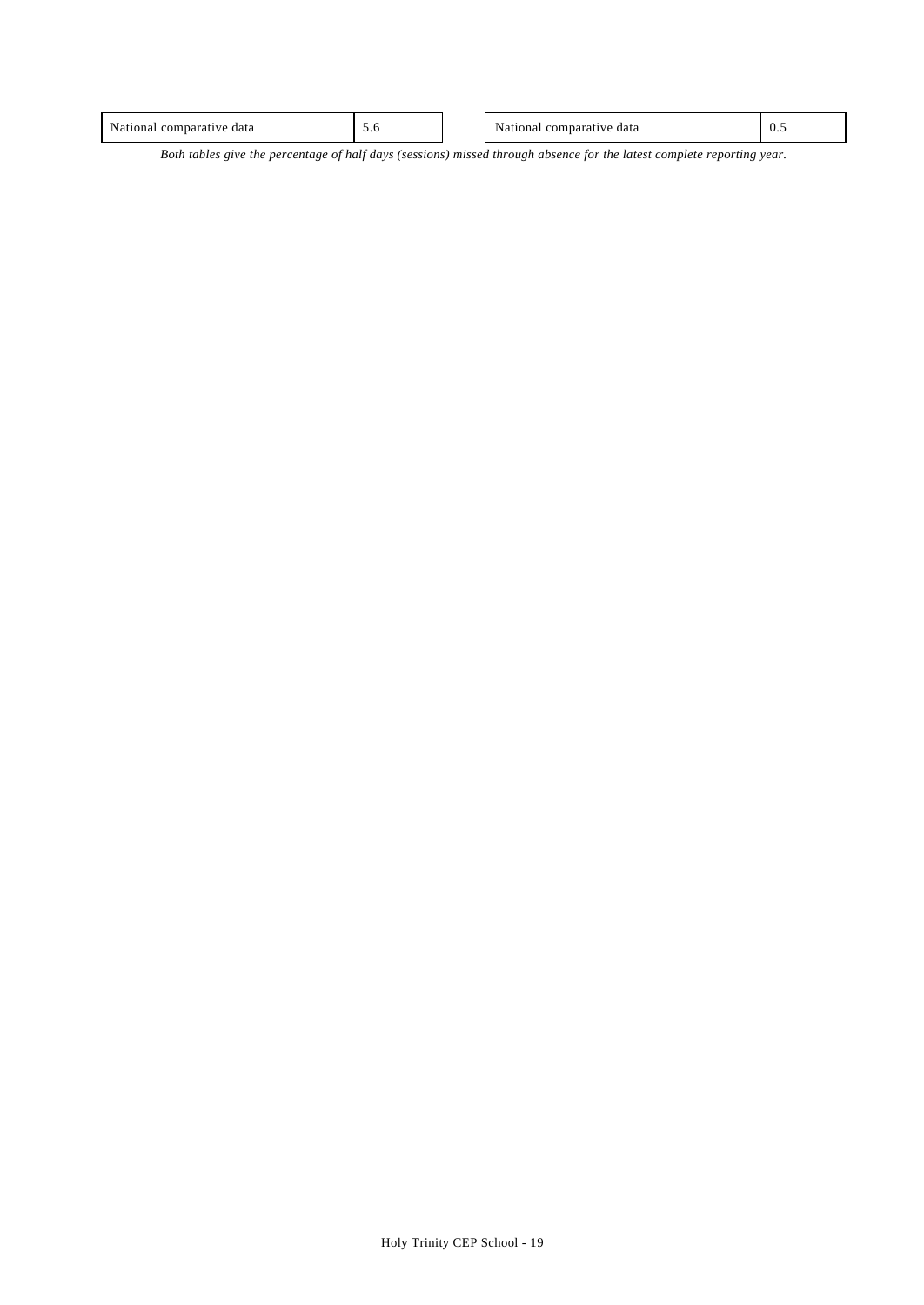|                                                                                        | Year | <b>Boys</b> | <b>Girls</b> | Total |
|----------------------------------------------------------------------------------------|------|-------------|--------------|-------|
| Number of registered pupils in final year of Key Stage 1 for the latest reporting year | 2001 |             | $\sim$       |       |

#### *Attainment at the end of Key Stage 1 (Year 2)*

| <b>National Curriculum Test/Task Results</b> |             | Reading | Writing  | <b>Mathematics</b> |  |
|----------------------------------------------|-------------|---------|----------|--------------------|--|
| Numbers of pupils at NC level 2<br>and above | <b>Boys</b> | 42      | 44       | 43                 |  |
|                                              | Girls       | 30      | 31       | 31                 |  |
|                                              | Total       | 72      | 75       | 74                 |  |
| Percentage of pupils                         | School      | 94 (95) | 97 (100) | 96 (98)            |  |
| at NC level 2 or above                       | National    | 84 (83) | 86 (84)  | 91 (90)            |  |

| <b>Teachers' Assessments</b>                   |             | English  | <b>Mathematics</b> | Science |
|------------------------------------------------|-------------|----------|--------------------|---------|
|                                                | <b>Boys</b> | 44       | 44                 | 45      |
| Numbers of pupils at NC level 2<br>and above   | Girls       | 29       | 31                 | 29      |
|                                                | Total       | 73       | 75                 | 74      |
| Percentage of pupils<br>at NC level 2 or above | School      | 95 (100) | 97 (97)            | 96 (95) |
|                                                | National    | 85 (84)  | 89 (88)            | 89 (88) |

*Percentages in brackets refer to the year before the latest reporting year.*

#### *Attainment at the end of Key Stage 2 (Year 6)*

|                                                                                        |             |         | Year    | <b>Boys</b>        | Girls          | Total          |  |
|----------------------------------------------------------------------------------------|-------------|---------|---------|--------------------|----------------|----------------|--|
| Number of registered pupils in final year of Key Stage 2 for the latest reporting year |             |         | 2001    | 34                 | 24             | 58             |  |
| <b>National Curriculum Test/Task Results</b>                                           |             | English |         | <b>Mathematics</b> | <b>Science</b> |                |  |
|                                                                                        | <b>Boys</b> | 33      | 33      |                    |                | 34             |  |
| Numbers of pupils at NC level 4<br>and above                                           | Girls       | 24      | 23      |                    | 24             |                |  |
|                                                                                        | Total       | 57      | 56      |                    | 58             |                |  |
| Percentage of pupils                                                                   | School      | 98 (97) | 97 (92) |                    | 100(99)        |                |  |
| at NC level 4 or above                                                                 | National    | 75 (75) |         | 71 (72)            | 87 (85)        |                |  |
|                                                                                        |             |         |         |                    |                |                |  |
| Teachers' Assessments - not available                                                  |             | English |         | <b>Mathematics</b> |                | <b>Science</b> |  |
|                                                                                        | <b>Boys</b> | N/a     |         | N/a                |                | N/a            |  |
| Numbers of pupils at NC level 4<br>and above                                           | Girls       | N/a     | N/a     |                    |                | N/a            |  |
|                                                                                        | Total       | N/a     | N/a     |                    |                | N/a            |  |
| Percentage of pupils                                                                   | School      | N/a     | N/a     |                    | N/a            |                |  |
| at NC level 4 or above                                                                 | National    | 72(70)  | 74 (72) |                    |                | 82 (79)        |  |

*Percentages in brackets refer to the year before the latest reporting year.*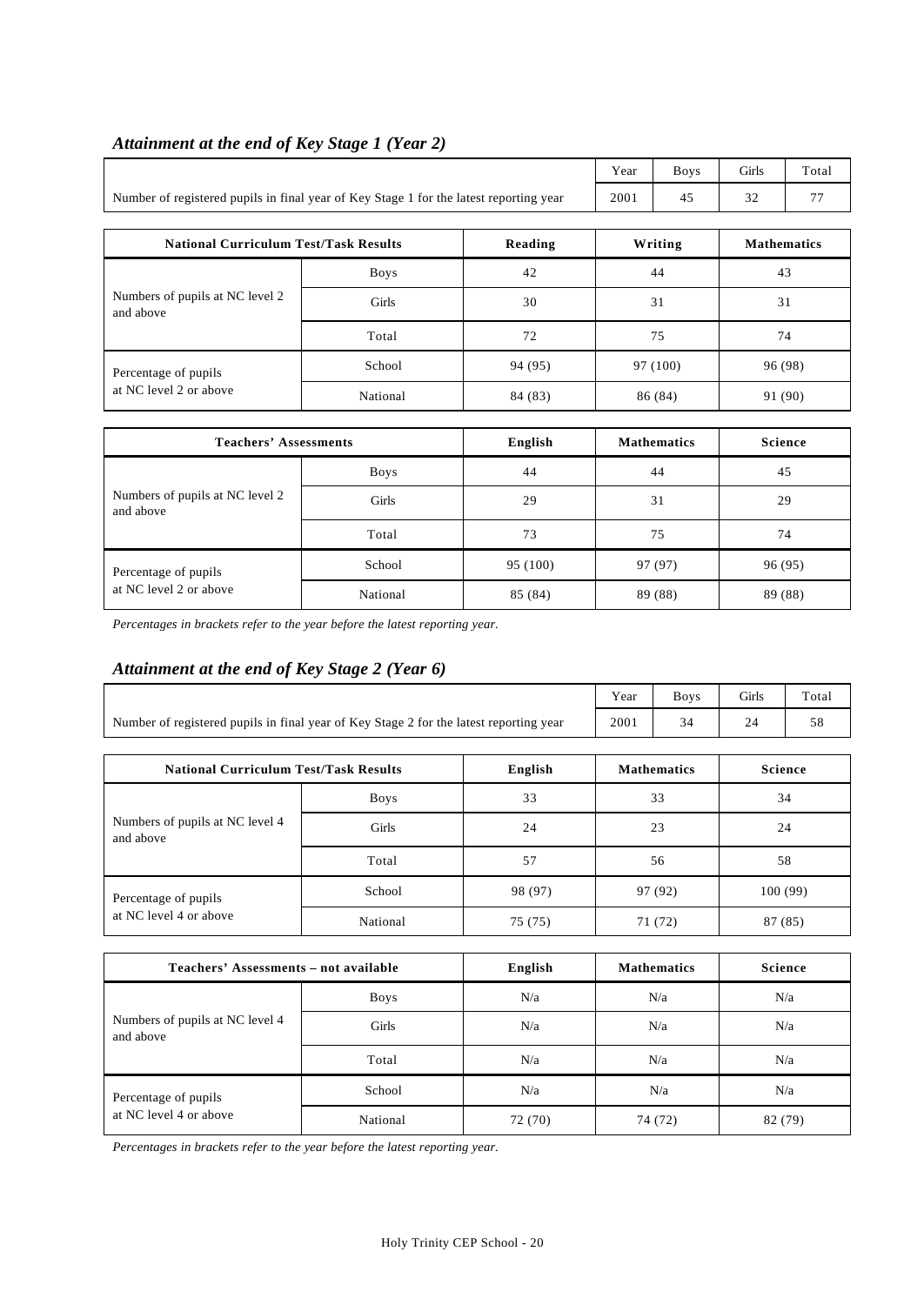|                                 | No of pupils |                              | Fixed period   |                |
|---------------------------------|--------------|------------------------------|----------------|----------------|
| Black – Caribbean heritage      | 0            | Black – Caribbean heritage   | $\Omega$       | $\theta$       |
| Black – African heritage        | 3            | Black – African heritage     | $\Omega$       | $\theta$       |
| $Black - other$                 | $\Omega$     | $Black - other$              | $\Omega$       | $\overline{0}$ |
| Indian                          |              | Indian                       | $\Omega$       | $\overline{0}$ |
| Pakistani                       |              | Pakistani                    | $\Omega$       | $\Omega$       |
| Bangladeshi                     | 0            | Bangladeshi                  | $\Omega$       | $\theta$       |
| Chinese                         | 0            | Chinese                      | $\Omega$       | $\theta$       |
| White                           | 391          | White                        | $\Omega$       | $\theta$       |
| Any other minority ethnic group | າ            | Other minority ethnic groups | $\overline{0}$ | $\overline{0}$ |

*This table refers to pupils of compulsory school age only. This table gives the number of exclusions of pupils of*

#### **Qualified teachers and classes: YR – Y6**

| Total number of qualified teachers (FTE) | 17.2 | Financial year        | 2000/20 |
|------------------------------------------|------|-----------------------|---------|
| Number of pupils per qualified teacher   | 25.5 |                       |         |
| Average class size                       | 27.4 |                       |         |
| Education support staff: $YR - Year 6$   |      | Total income          | 86875   |
| Total number of education support staff  | 18   | Total expenditure     | 83014   |
|                                          |      |                       |         |
| Total aggregate hours worked per week    | 245  | Expenditure per pupil | 1817    |

#### *Ethnic background of pupils Exclusions in the last school year*

| No of pupils |                              | Fixed period | Permanent |
|--------------|------------------------------|--------------|-----------|
| 0            | Black – Caribbean heritage   | $\Omega$     | $\theta$  |
| 3            | Black – African heritage     | $\Omega$     | 0         |
| 0            | $Black - other$              | $\Omega$     | $\Omega$  |
| 1            | Indian                       | $\Omega$     | $\Omega$  |
| 1            | Pakistani                    | $\Omega$     | $\theta$  |
| 0            | Bangladeshi                  | $\Omega$     | $\Omega$  |
| 0            | Chinese                      | $\Omega$     | 0         |
| 391          | White                        | $\Omega$     | $\Omega$  |
| 2            | Other minority ethnic groups | $\Omega$     | $\theta$  |

*compulsory school age, which may be different from the number of pupils excluded.*

#### *Teachers and classes Financial information*

| <br>Total<br>` quar<br>number<br>teachers<br>lified<br>оt<br>. | . .<br>$\cdot$ $\cdot$ | vear<br>mancial | 2000/<br>200 <sub>1</sub> |
|----------------------------------------------------------------|------------------------|-----------------|---------------------------|
|                                                                |                        |                 |                           |

| Average class size                      | 27.4 |  |                                            |        |
|-----------------------------------------|------|--|--------------------------------------------|--------|
| Education support staff: YR - Year 6    |      |  | Total income                               | 868750 |
| Total number of education support staff | 18   |  | Total expenditure                          | 830149 |
| Total aggregate hours worked per week   | 245  |  | Expenditure per pupil                      | 1817   |
|                                         |      |  | Balance brought forward from previous year | 23243  |
|                                         |      |  | Balance carried forward to next year       | 61844  |

*FTE means full-time equivalent.*

## *Recruitment of teachers*

| Number of teachers who left the school during the last two years                                               |  |  |  |
|----------------------------------------------------------------------------------------------------------------|--|--|--|
| Number of teachers appointed to the school during the last two vears                                           |  |  |  |
|                                                                                                                |  |  |  |
| Total number of vacant teaching posts (FTE)                                                                    |  |  |  |
| Number of vacancies filled by teachers on temporary contract of a term or more (FTE)                           |  |  |  |
| Number of unfilled vacancies or vacancies filled by teachers on temporary contract of less than one term (FTE) |  |  |  |

*FTE means full-time equivalent.*